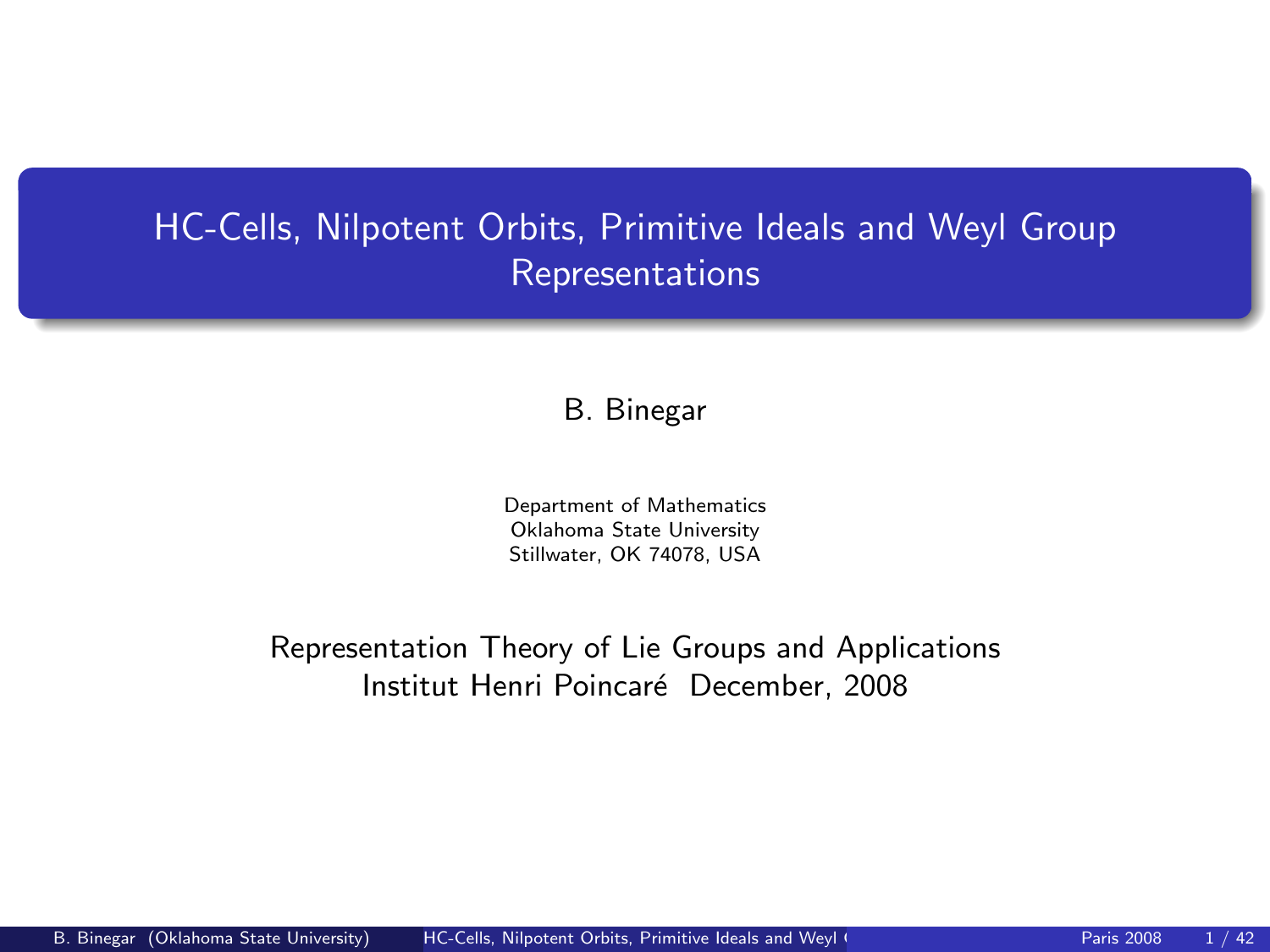# Setting

 $\bullet$  G : set of real points of a connected, complex algebraic group  $G_{\mathbb{C}}$  defined over  $\mathbb{R}$  $G_{\text{adm}} = \{ \text{irr. adm. } \text{reps of } G \}$ 

**Objective:** Understand the organization of  $\hat{G}_{adm}$  in terms of algebraic invariants.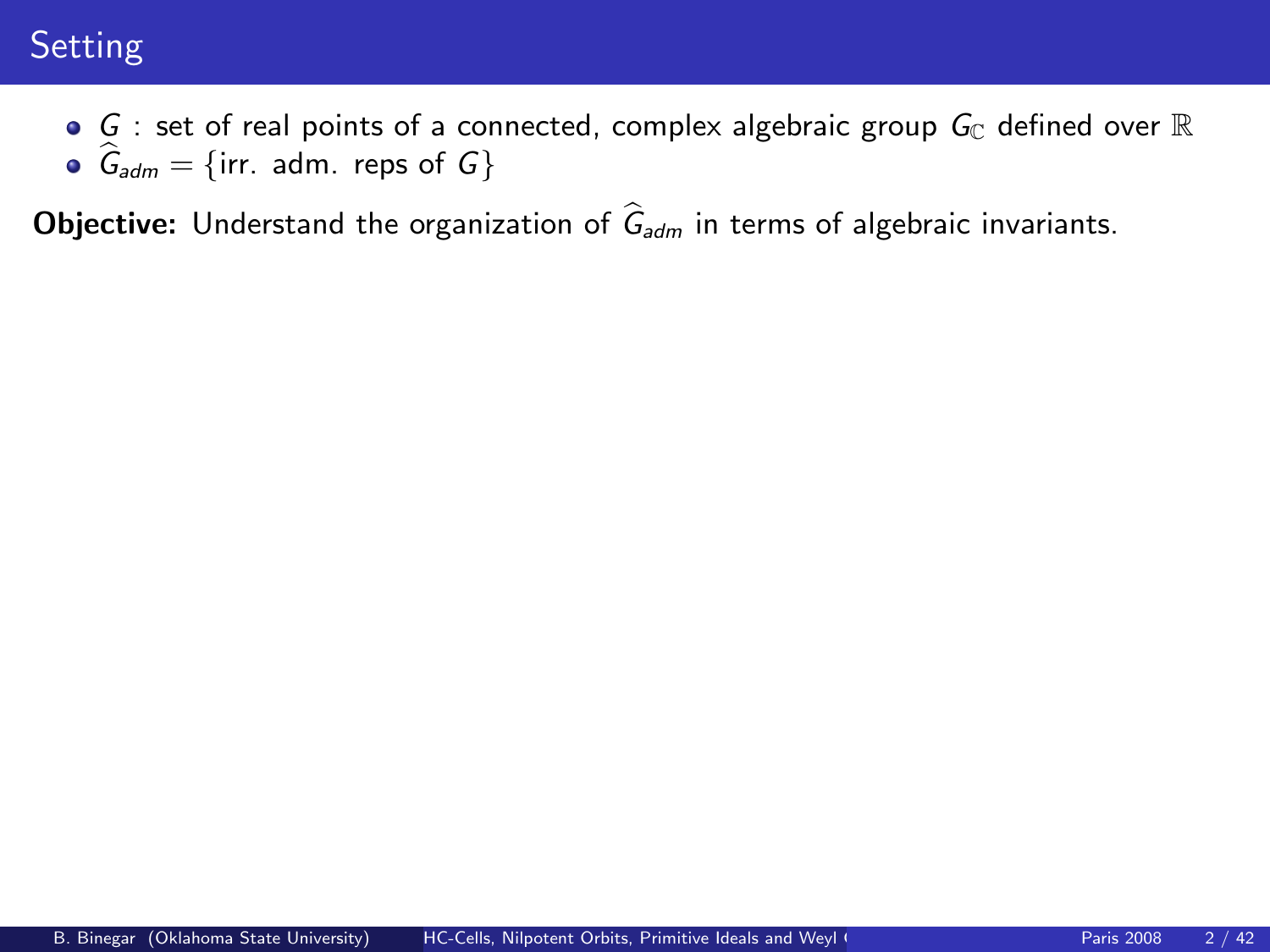# Setting

- $(Φ, Π, Φ<sup>∨</sup>, Π<sup>∨</sup>)$ : root datum
- $\bullet$   $\mathsf{G}_{\mathbb{C}}$  : a connected, linear, complex algebraic group defined over  $\mathbb{R}% _{\mathbb{C}}$
- $\bullet$  G : set of real points of a connected, complex algebraic group  $G_{\mathbb C}$  defined over  ${\mathbb R}$
- $\bullet$   $\hat{G}_{adm} = \{irr \text{ adm } res \text{ of } G\}$

**Objective:** Understand the organization of  $\hat{G}_{adm}$  in terms of algebraic invariants.

irr adm reps  $\longleftrightarrow$  irr  $(q, K)$ -modules  $\longleftrightarrow$  Langlands parms

**First Reduction:**  $\hat{G}_{adm,\lambda} = \{irr. \text{ adm. } resp \text{ of inf char } \lambda\}$ (w/o loss of generality by Borho-Jantzen-Zuckerman translation principle) **Assumption:**  $\lambda$  is assumed to be regular and integral **Approach:** W-graph structure of  $\hat{G}_{adm,\lambda} \longrightarrow$  algebraic invariants Implicit Theme: Atlas software makes these ideas computable.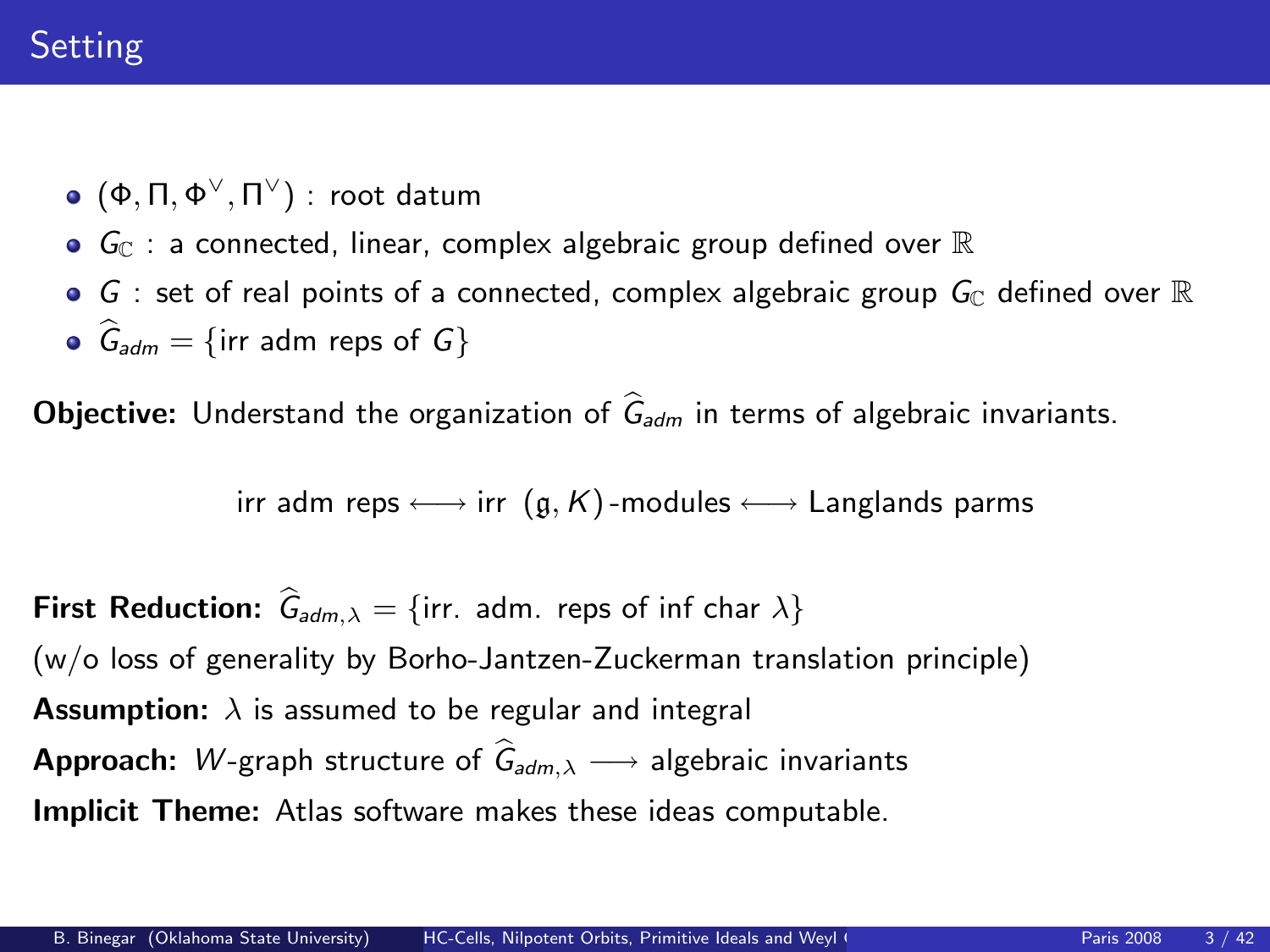"Under the hood" of the atlas software is a parameterization of  $\hat{G}_{adm.o}$  in terms of pairs

$$
(x,y)\in K\backslash G/B\times K^\vee\backslash G^\vee/B^\vee
$$

(There is also a certain compatibility condition between  $x$  and  $y$ .)

# Definition

A **block** of representations is set of representations for which the pairs  $(x, y)$  range over  $K\backslash G/B\times K^\vee\backslash G^\vee/B^\vee$  corresponding to fixed real forms of  $G$  and  $G^\vee$ .

Atlas's representation theoretical computations take place block by block.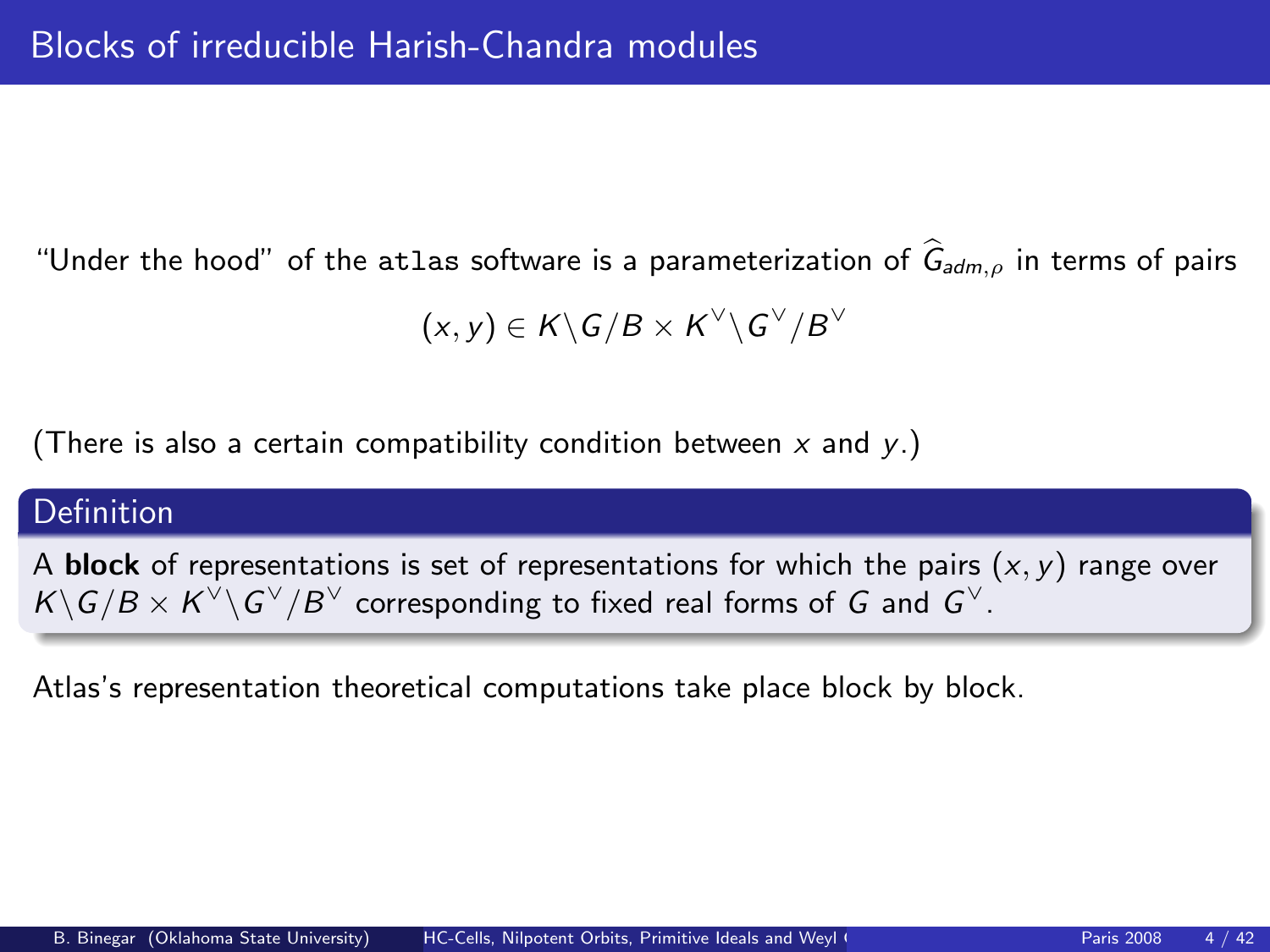Below is a table is listing the number of elements in each "block" of  $E_8$ :

|                                                                            | $e_8$ | $E_8(e_7, su(2)) E_8(\mathbb{R})$ |        |
|----------------------------------------------------------------------------|-------|-----------------------------------|--------|
| $e_8$                                                                      |       |                                   |        |
| $\begin{array}{l l} E_8(e_7, su(2)) & 0 \ E_8(\mathbb{R}) & 1 \end{array}$ |       | 3150                              | 73410  |
|                                                                            |       | 73410                             | 453060 |

The total number of equivalences classses irreducible Harish-Chandra modules of the split form  $E_8(\mathbb{R})$  with infinitesimal character  $\rho$  is thus

 $1 + 73410 + 453060 = 526471$ 

Atlas PoV : if you're going to look outside a particular block you may as well consider all the blocks of  $G_{\mathbb{C}}$ .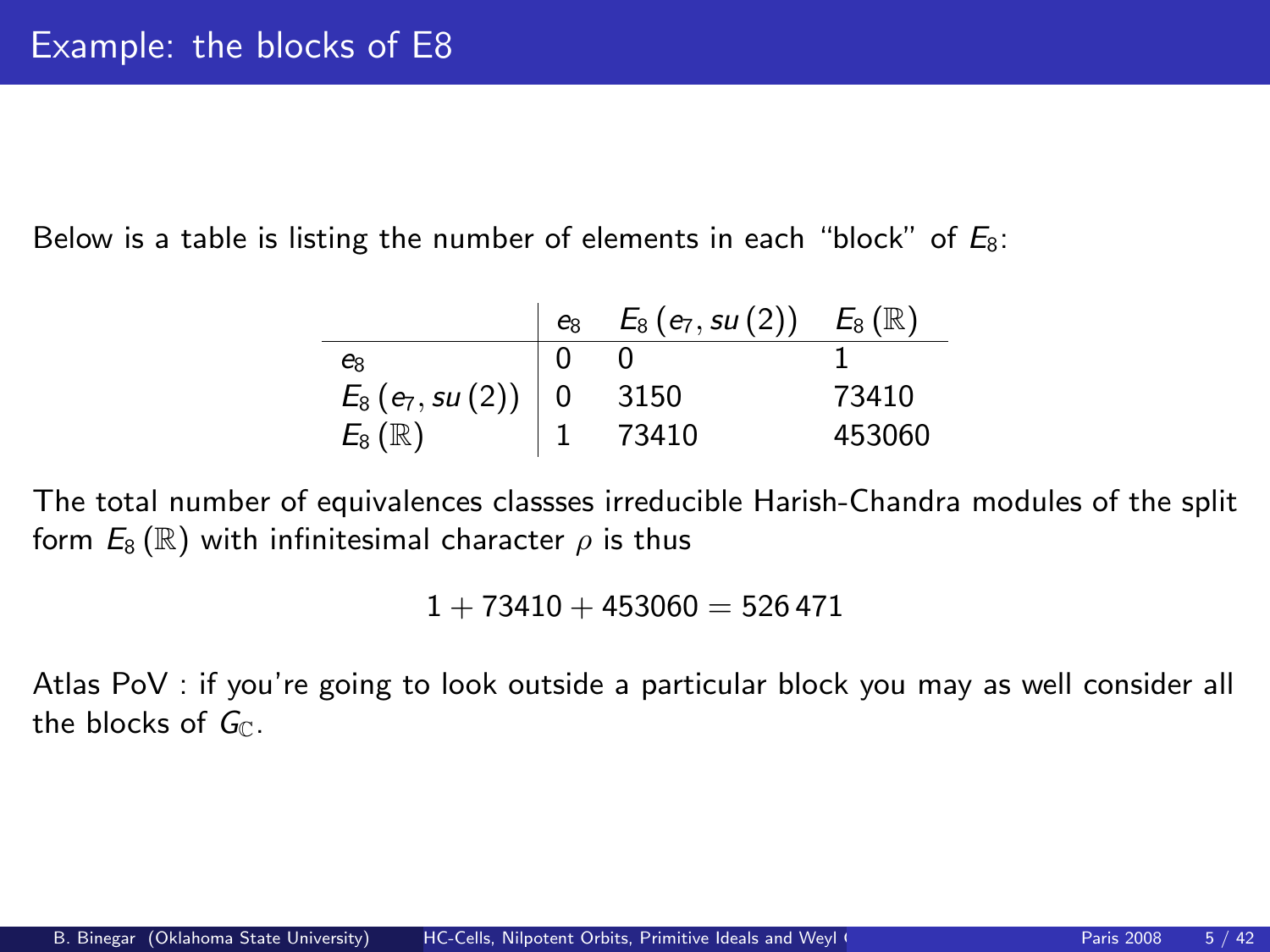# Definition

Given two reps  $x, y$  in  $HC_\lambda$ , we say

$$
x \rightsquigarrow y \iff \exists \text{ f.d. rep } F \subset \bigoplus_{n=0}^{\infty} \mathfrak{g}^{\otimes^n} \text{ s.t. } x \text{ occurs as subquotient of } y \otimes F
$$
  

$$
x \sim y \text{ if } x \rightsquigarrow y \text{ and } y \rightsquigarrow x
$$

The equivalence classes for the relation  $\sim$  are called cells (of HC-modules).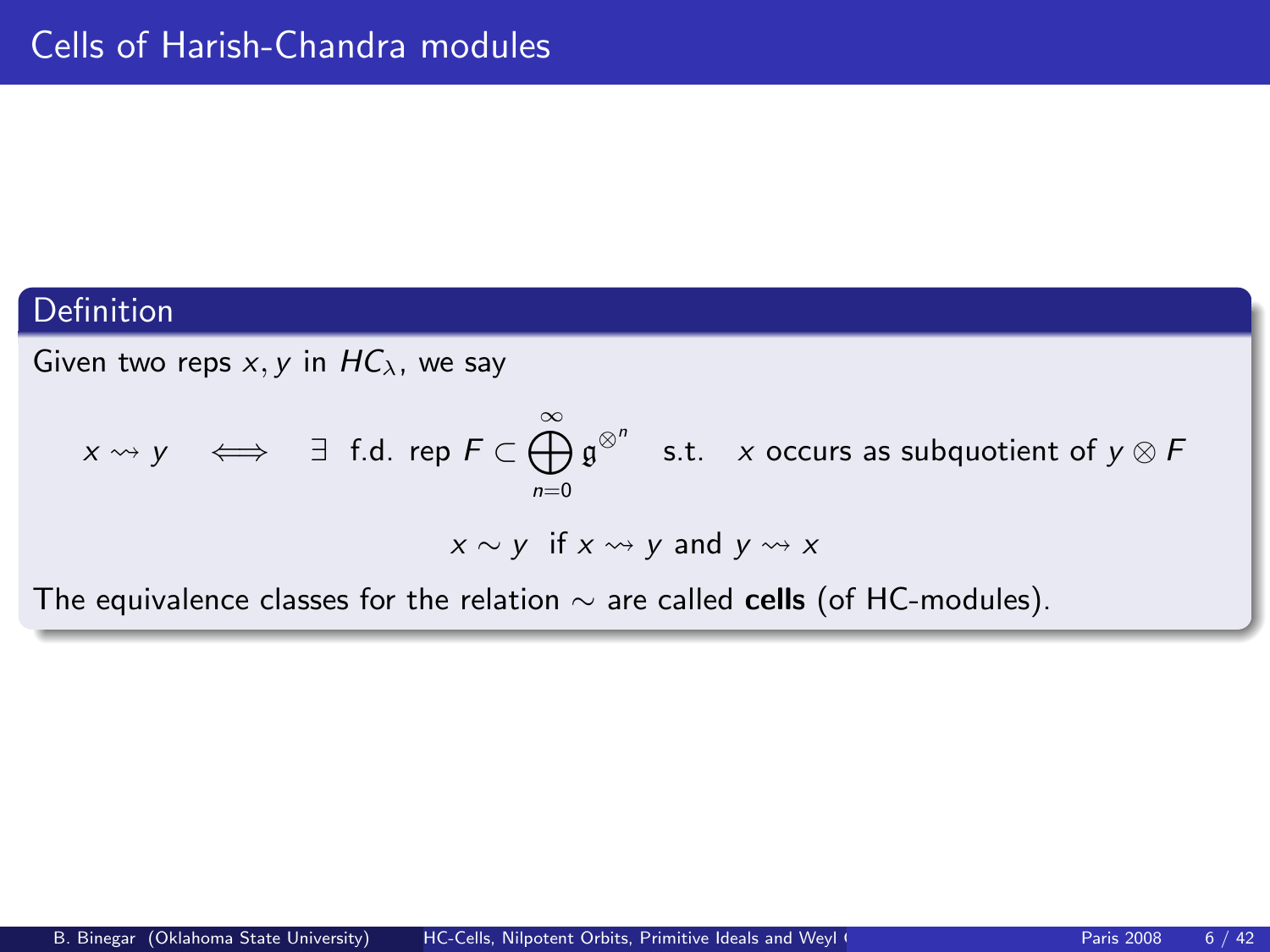#### Definition

Given  $x, y \in HC_\lambda$ , we say

 $x \rightarrow y \implies x$  occurs in  $y \otimes \mathfrak{g}$ 

The relation " $\rightarrow$ " gives  $HC_{\lambda}$  the structure of a directed graph.

"  $\leftrightarrow$  "  $\longleftrightarrow$  transitive closure of "  $\rightarrow$  " cells of reps 
<del>
←→</del> strongly connected components of graph blocks of reps ←→ connected components of graph

The atlas software explicitly computes this digraph structure as a by-product of its computation of the KLV-polynomials.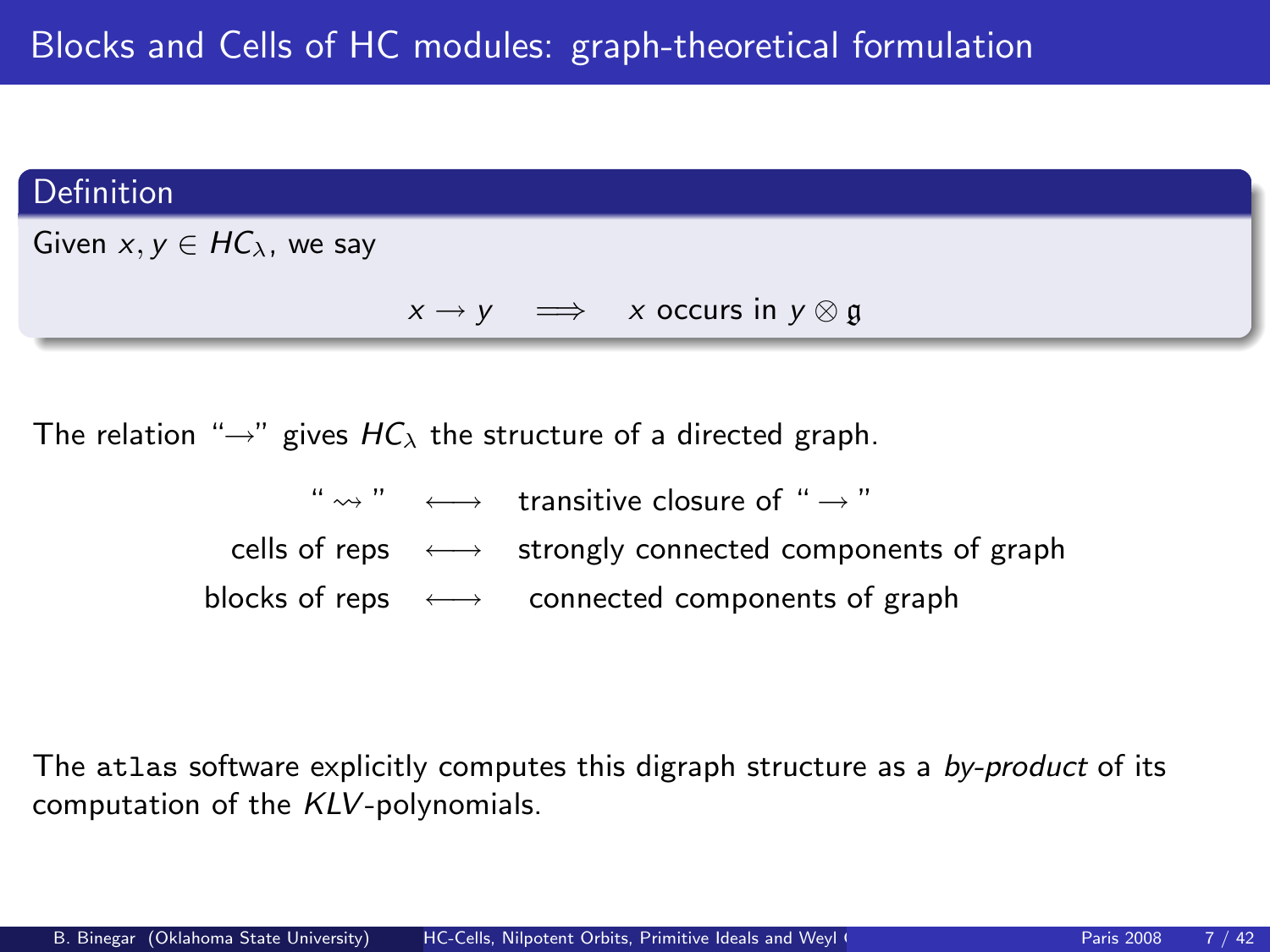In fact, atlas's KLV polynomial computations endow  $HC_{\lambda}$  with even more elaborate graph structure.

# Definition

Let B be a block of irr HC modules of inf char  $\lambda$ . The W-graph of  $B$  is the weighted digraph where:

- the vertices are the elements  $x \in B$
- there is an edge  $x \rightarrow y$  of multiplicity m between two vertices if

coefficient of 
$$
q^{(|x|-|y|-1)/2}
$$
 in  $P_{x,y}(q) = m \neq 0$ 

**•** there is assigned to each vertex x a subset  $\tau(x)$  of the set of simple roots of g, the descent set of x.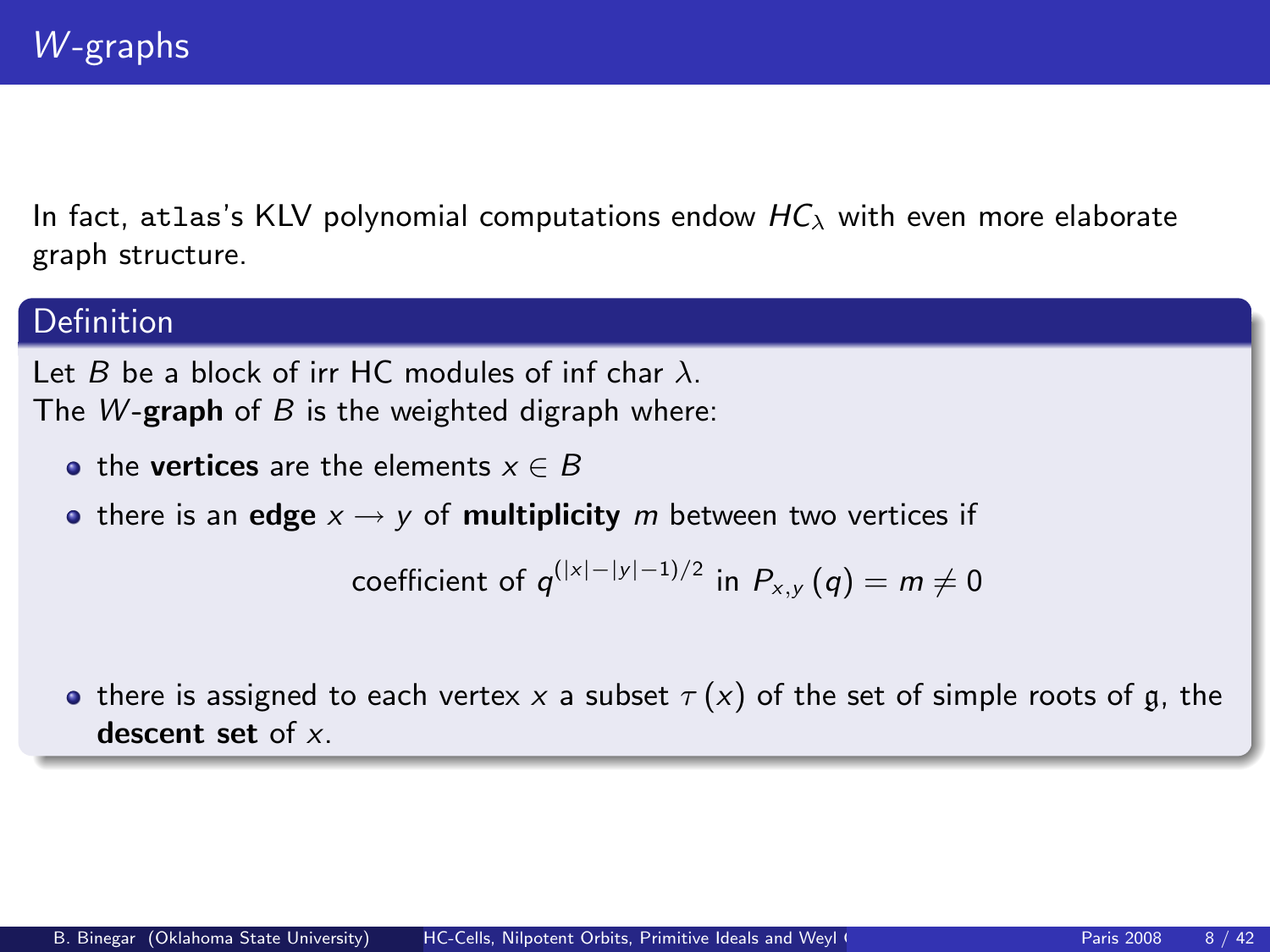Below is an example of the (annotated) output of wgraph for the big block of  $G_2$ .

| block        | descent | edge vertices,             |
|--------------|---------|----------------------------|
| element      | set     | multiplicities             |
| 0            | {}      | ብ የ                        |
| $\mathbf{1}$ | ${2}$   | $\{(3,1)\}$                |
| 2            | ${1}$   | $\{(4,1)\}$                |
| 3            | ${1}$   | $\{(0,1), (1,1), (6,1)\}\$ |
| 4            | ${2}$   | $\{(0,1), (2,1), (5,1)\}\$ |
| 5            | ${1}$   | $\{(4,1), (8,1)\}\$        |
| 6            | ${2}$   | $\{(3,1), (7,1)\}$         |
| 7            | ${1}$   | $\{(6,1), (11,1)\}\$       |
| 8            | ${2}$   | $\{(5,1), (10,1)\}\$       |
| 9            | ${1,2}$ | $\{(7,1),(8,1)\}$          |
| 10           | ${1}$   | $\{(8,1)\}\$               |
| 11           | ${2}$   | $\{(7,1)\}$                |
|              |         |                            |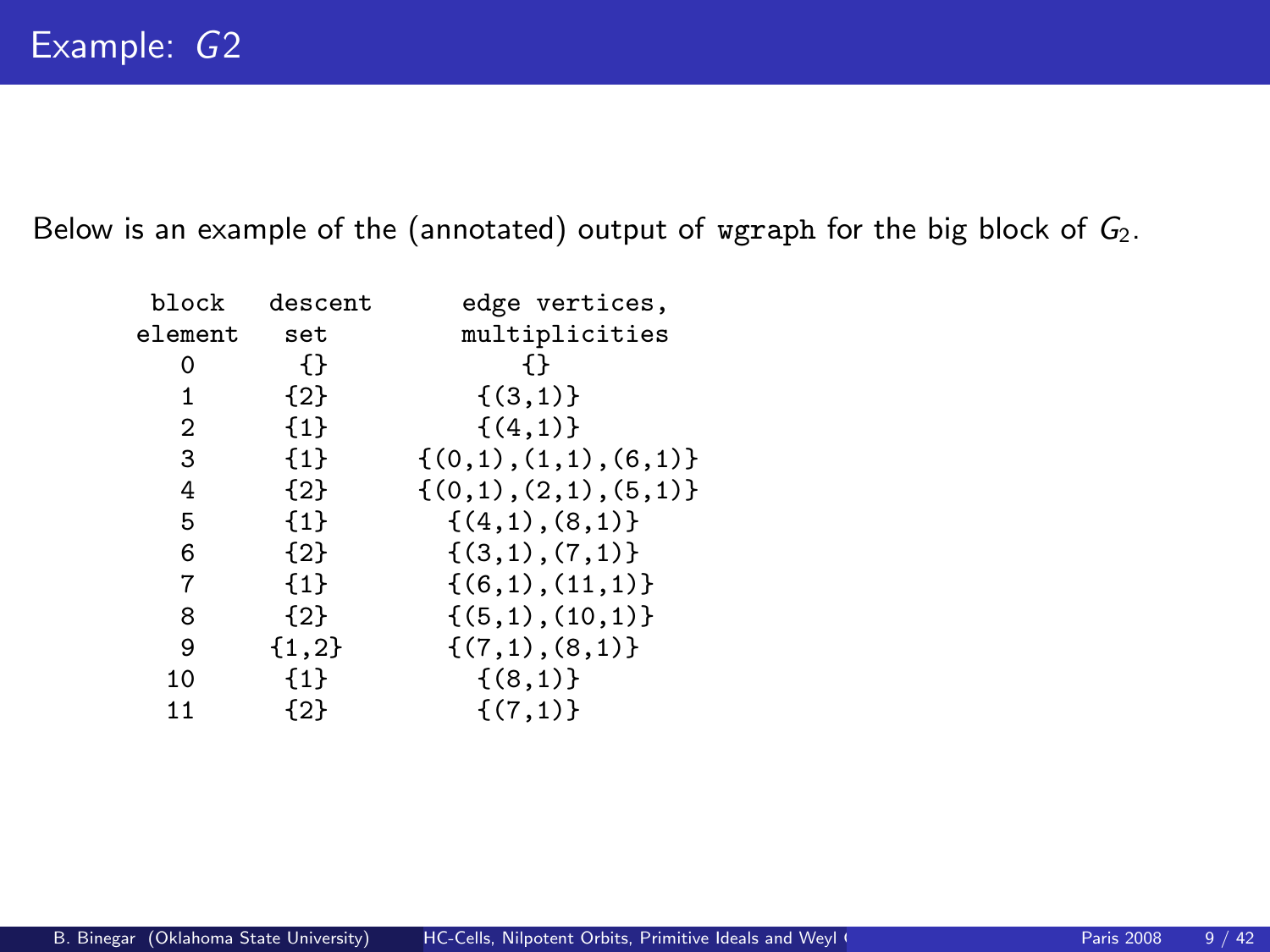# Example cont'd: the  $W$ -graph of  $G2$

The  $W$ -graph for this block thus looks like



Note that there are four cells:  $\{\#0\}$ ,  $\{\#1, \#3, \#6, \#7, \#11\}$ ,  $\{\#2, \#4, \#5, \#8, \#10\}$ , and  $\{\#9\}$ .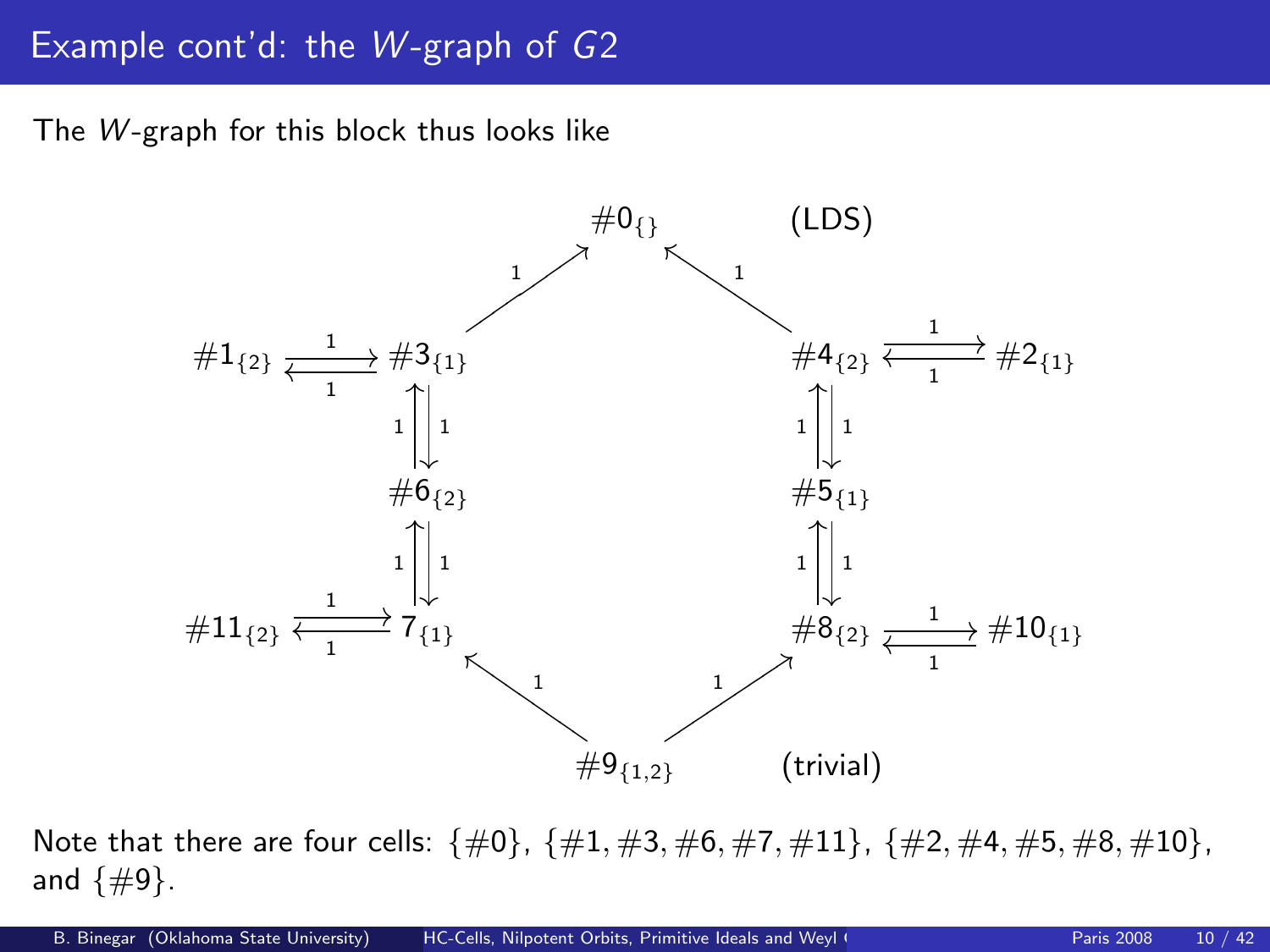# **Definition**

Let V be an irreducible  $U(\mathfrak{g})$ -module.

$$
Ann(V) := \{ X \in U(\mathfrak{g}) \mid Xv = 0 \quad , \quad \forall \ v \in V \}
$$

is a two-sided ideal in  $U(g)$ . It is called the *primitive ideal* in  $U(g)$  attached to V.

**Fact:** Ann(V) = Ann(V') 
$$
\implies
$$
 inf ch V = inf ch V'

The correspondence

$$
HC_{\lambda} \to Prim(g)_{\lambda} : x \longmapsto Ann(x)
$$

is often one-to-one, but generally speaking, several-to-one.

 $\Rightarrow$  a fairly fine grained-partitioning of  $HC_{\lambda}$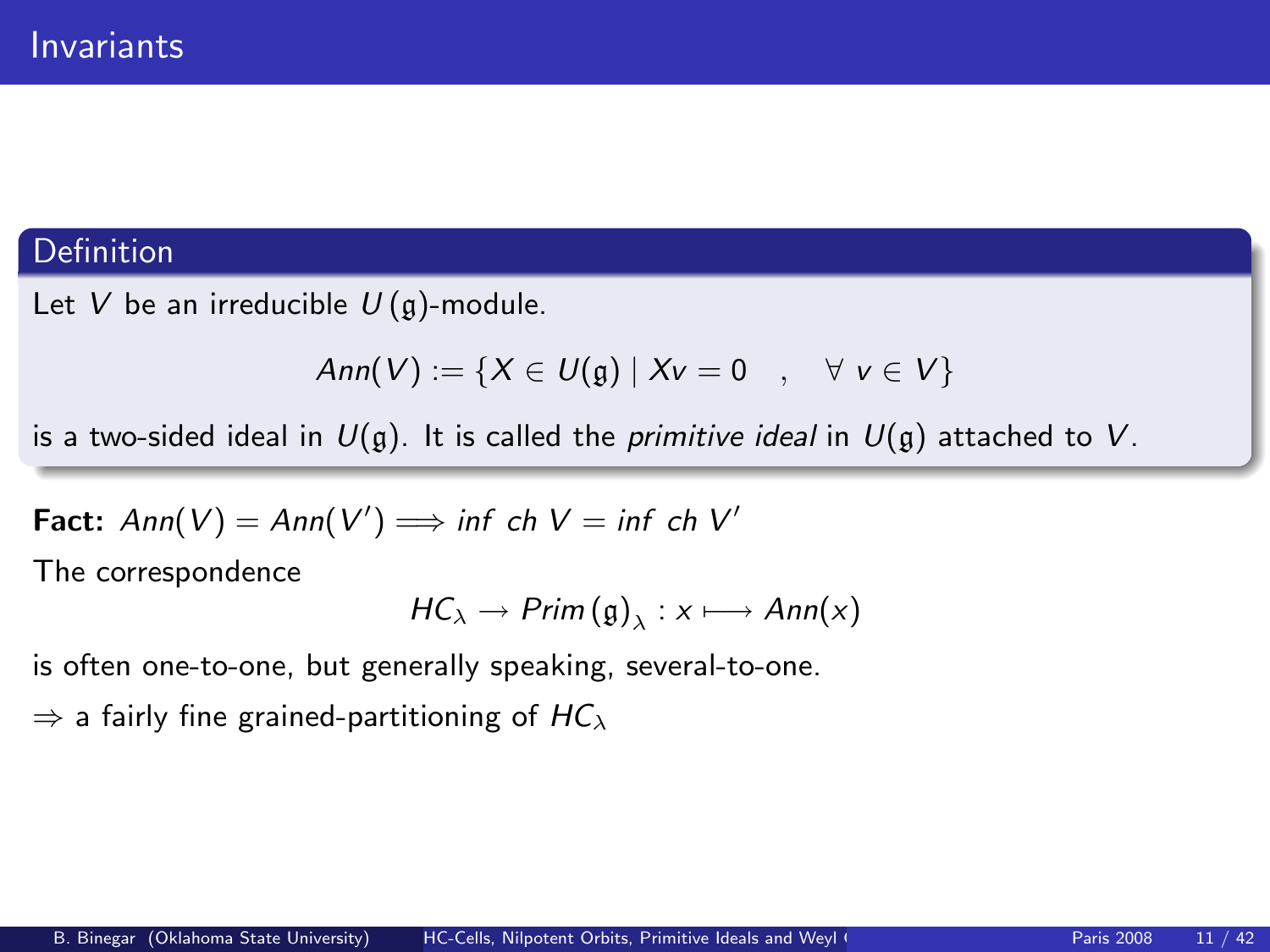# Nilpotent Orbits

 $U(\mathfrak{g})$  is naturally filtered according to

 $U^{n}(\mathfrak{g}) = \{X \in U(\mathfrak{g}) \mid X = \text{product of } \leq n \text{ elements of } \mathfrak{g}\}\$ 

The graded algebra

$$
gr(U(\mathfrak{g})) = \bigoplus_{n=0}^{\infty} U^n(\mathfrak{g}) / U^{n-1}(\mathfrak{g})
$$

is well defined, and, in fact

$$
gr(U(\mathfrak{g}))\approx S(\mathfrak{g})
$$

### Definition

Let J be a primitive ideal and set

$$
\mathcal{V}(J) = \{ \lambda \in \mathfrak{g}^* \mid \phi(\lambda) = 0 \quad \forall \phi \in \mathsf{gr}(J) \}
$$

The affine variety  $V(J)$  is called the associated variety of J.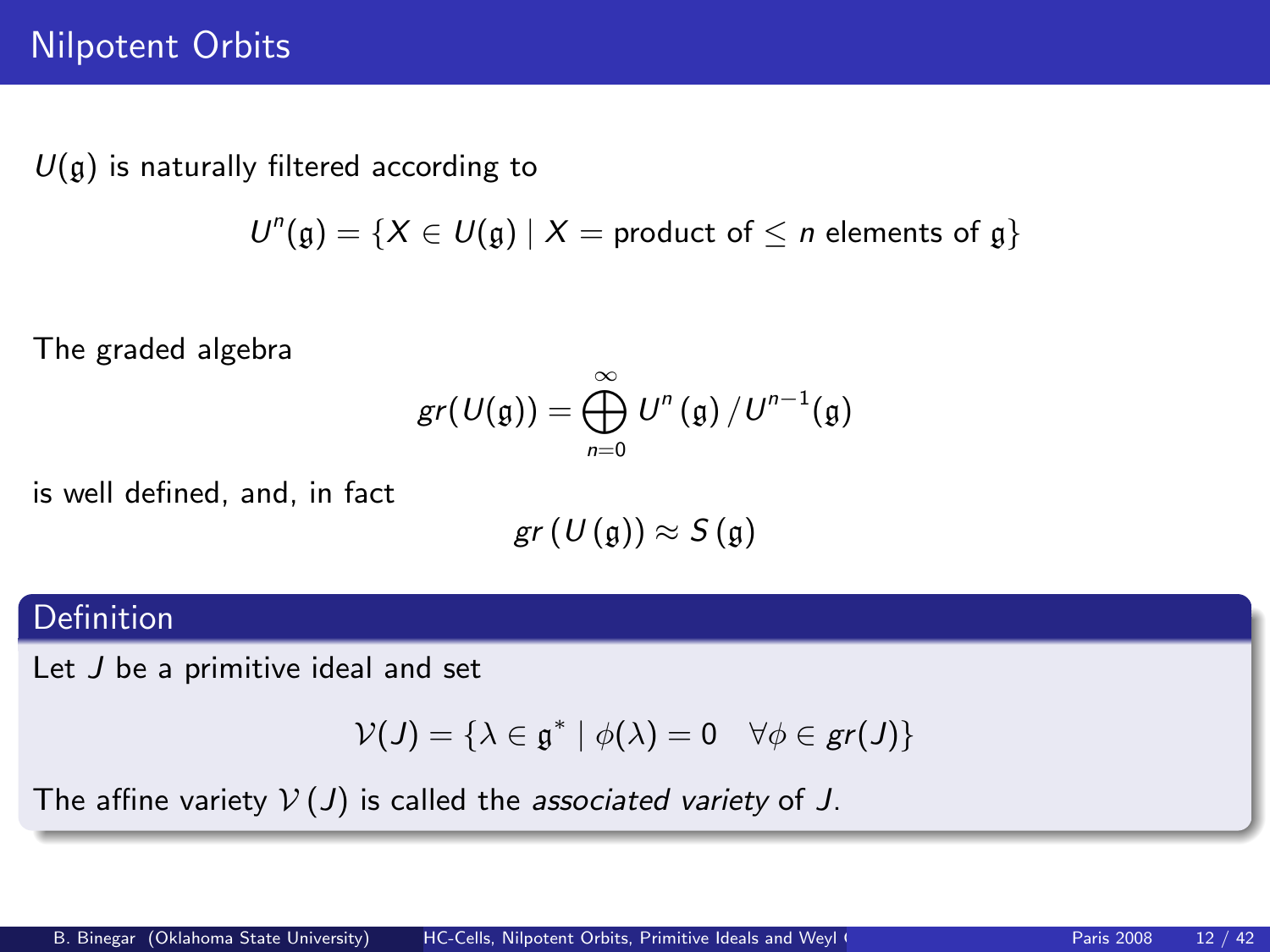$\mathcal{V}\left( J\right)$  is a closed, G-invariant subset of  $\mathfrak{g}^*.$ 

In fact,

# Theorem

 $V(J)$  is the Zariski closure of a single nilpotent orbit in  $\mathfrak{g}^*$ 

# Definition

Let  $x \in HC_\lambda$ . The *nilpotent orbit attached to x* is the unique dense orbit  $\mathcal{O}_x$  in  $V(Ann(x)).$ 

#### Lemma

If x, y belong to the same cell of HC-modules then  $\mathcal{O}_x = \mathcal{O}_y$ .

(ass variety doesn't change after tensoring with a finite-dim rep)

Different cells can share the same nilpotent orbit

# $\rightarrow$  rather coarse invariant of HC-modules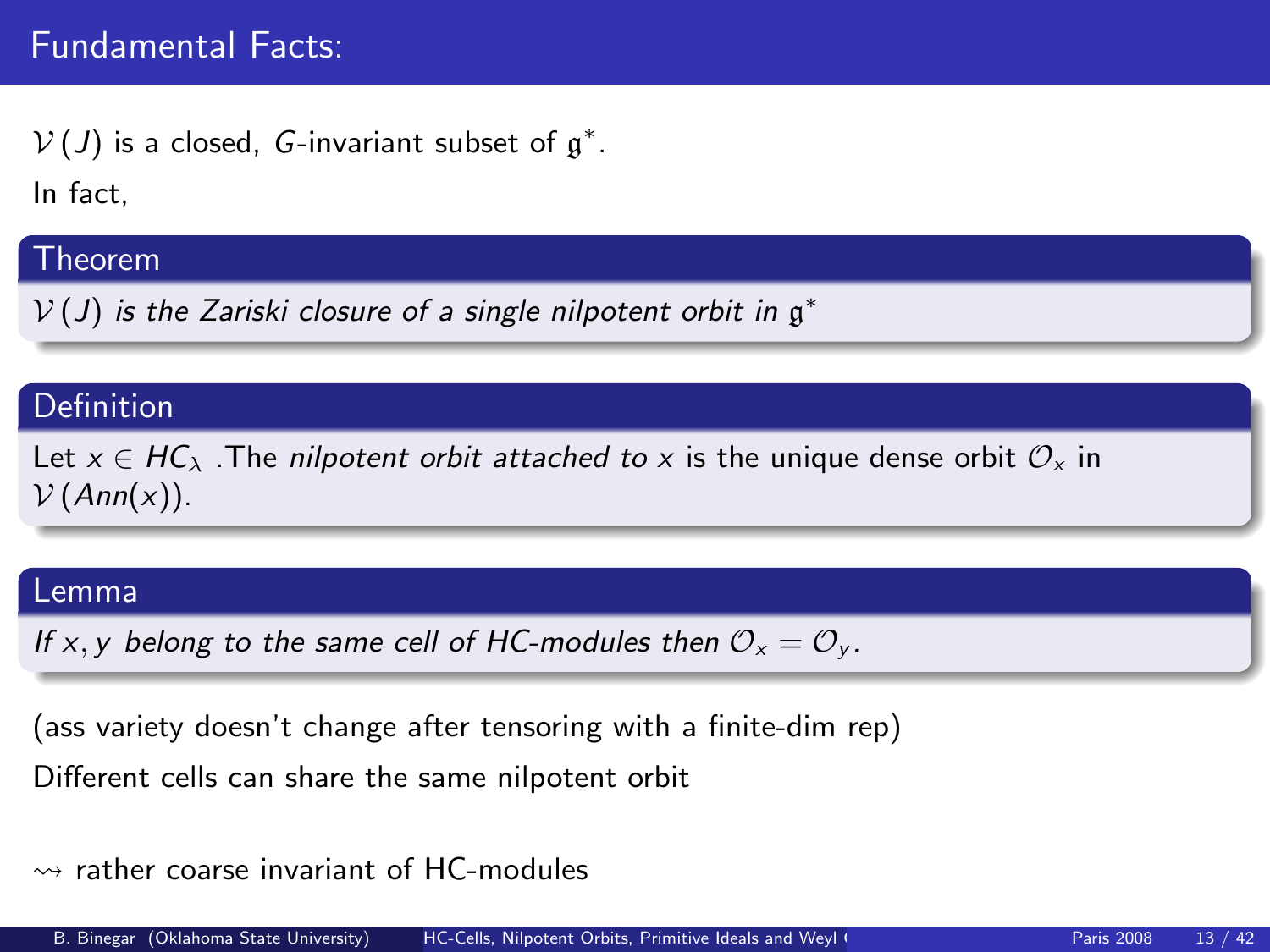W acts naturally on the Grothendieck group  $\mathbb{Z}$ HC<sub> $\lambda$ </sub> of irr HC modules of inf char  $\lambda$  via the "coherent continuation representation"

The W-representation carried by a cell is encoded in its  $W$ -graph.

The action of a simple reflection on cell rep corresponds to

$$
T_i x = \begin{cases} -x & i \in \tau(x) \\ x + \sum_{y : i \in \tau(y)} m_{y \to x} y & i \notin \tau(x) \end{cases}
$$

The  $W$ -representation carried by a cell can be computed by evaluating

$$
\chi_C(s_i\cdots s_j)=\text{trace}\left(T_i\cdots T_j\right)
$$

on a representative  $s_i \cdots s_i$  of each conjugacy class and then decomposing this character into a sum of irreducible characters (i.e., brute force is feasible)

Or via branching rules (Jackson-Noel) (spotting occurence of sign reps of Levi subgroups)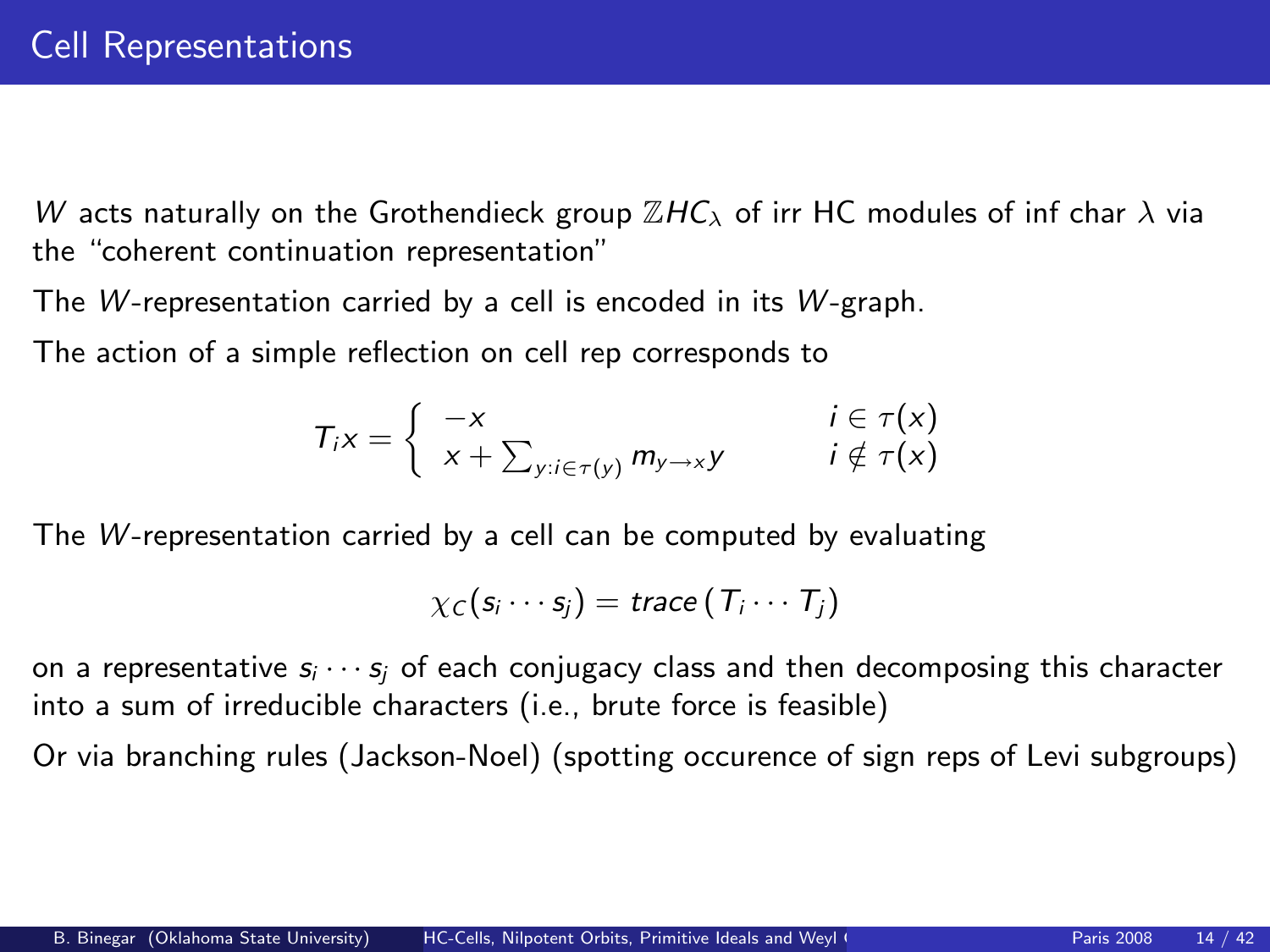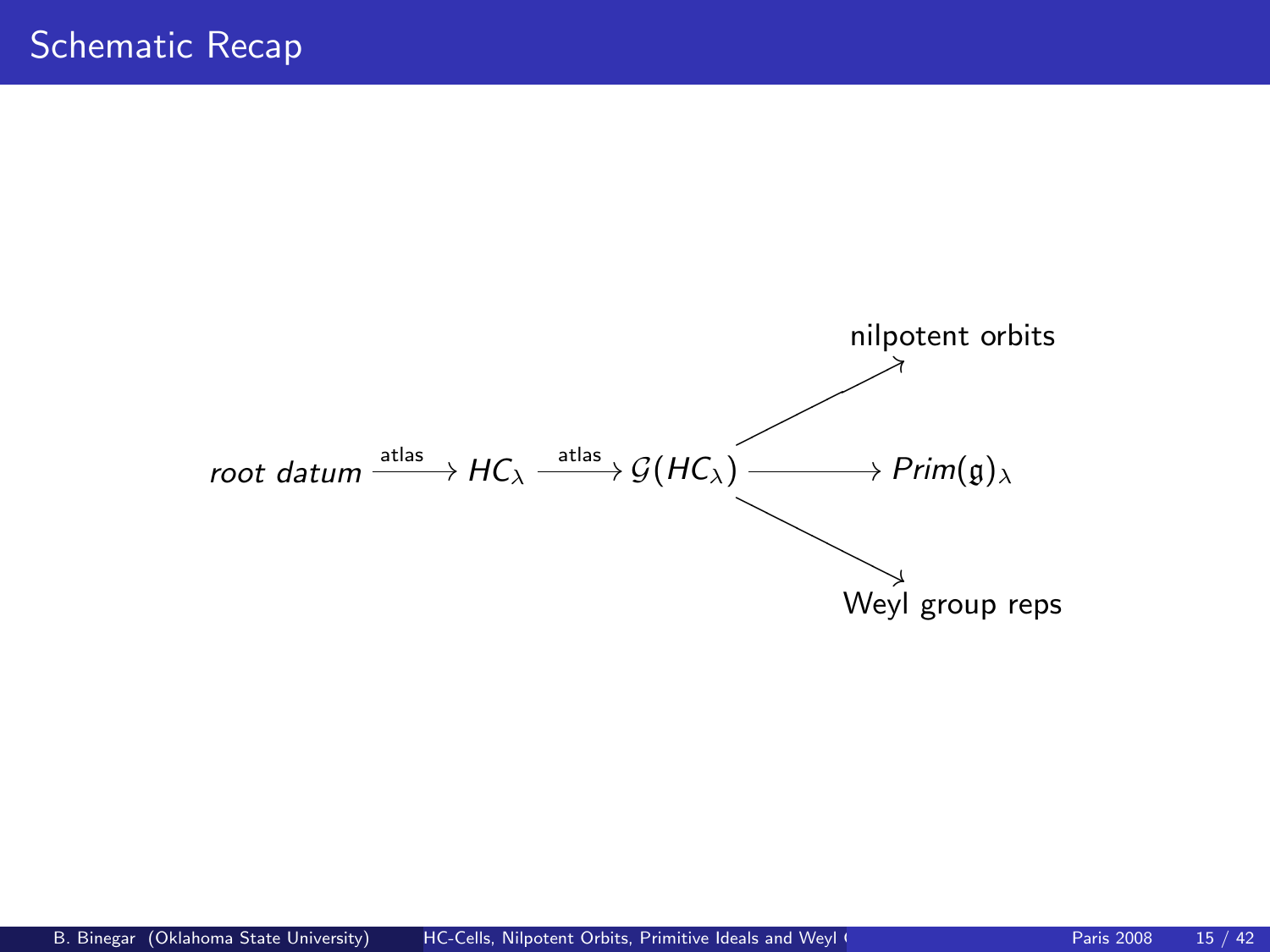$\mathfrak{g} = \mathfrak{Lie}\left(\left. G_\mathbb{R} \right)_{\mathbb{C}}; \quad \mathfrak{h}, \text{ a CSA for } \mathfrak{g}; \right.$  $\Delta = \Delta(\mathfrak{h}, \mathfrak{g})$ , roots of  $\mathfrak{h}$  in g;  $\Pi \subset \Delta$ , choice of simple roots in  $\Delta$ ;

- $G$  : adjoint group of g
- $\mathcal{N}_\mathfrak{g}$  : nilpotent cone in  $\mathfrak g$  (identifying  $\mathfrak g^*$  with  $\mathfrak g)$

 $S \equiv \{$  special nilpotent orbits  $\} (\leftrightarrow \{$  ass varieties of prim ideals of reg int inf char)

 $d: G\backslash \mathcal{N}_\mathfrak{a}\to G\backslash \mathcal{N}_\mathfrak{a}$ : the Spaltenstein-Barbasch-Vogan duality map

d restricts to an involution on image(d)  $\equiv S \equiv$  set of special nilpotent orbits.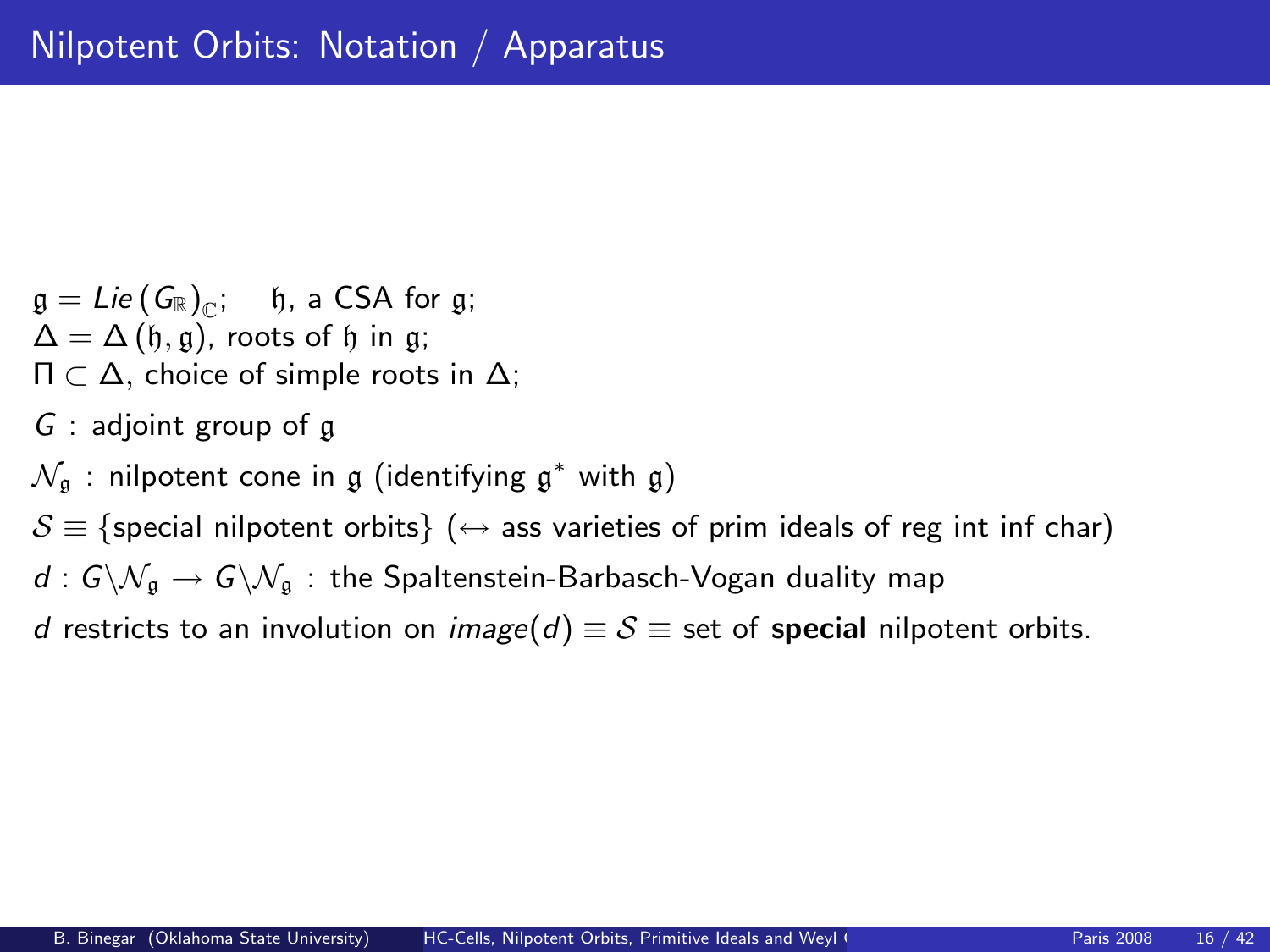# Definition

Let  $\Gamma$  be a subset of the simple roots. The corresponding standard Levi subalgebra  $\Gamma_{\Gamma}$  is the subalgebra

$$
\mathfrak{l}_\Gamma=\mathfrak{h}+\sum_{\alpha\in\mathbb{Z}\Gamma}\mathfrak{g}_\alpha
$$

### Definition

Let  $p = 1 + n$  be the Levi decomposition of a parabolic subalgebra of g and let  $\mathcal O$  be nilpotent orbit in l.

$$
\textit{ind}_{\mathfrak l}^{\mathfrak g}\left(\mathcal O\right):=\text{unique dense orbit in } G\cdot\left(\mathcal O+\mathfrak n\right)
$$

When  $\mathcal{O} = \bm{0}_\mathfrak{l}$ ,  $\mathit{ind}^{\mathfrak{g}}_\mathfrak{l}(\mathcal{O})$  is called the **Richardson orbit** corresponding to l (or to  $\mathsf{\Gamma}$  if  $l = l_{\Gamma}$ ).

Remark: Induction preserves "special-ness" and trivial orbits are always special  $\Longrightarrow$ Richardson orbits are always special.

Not every special orbit is Richardson however.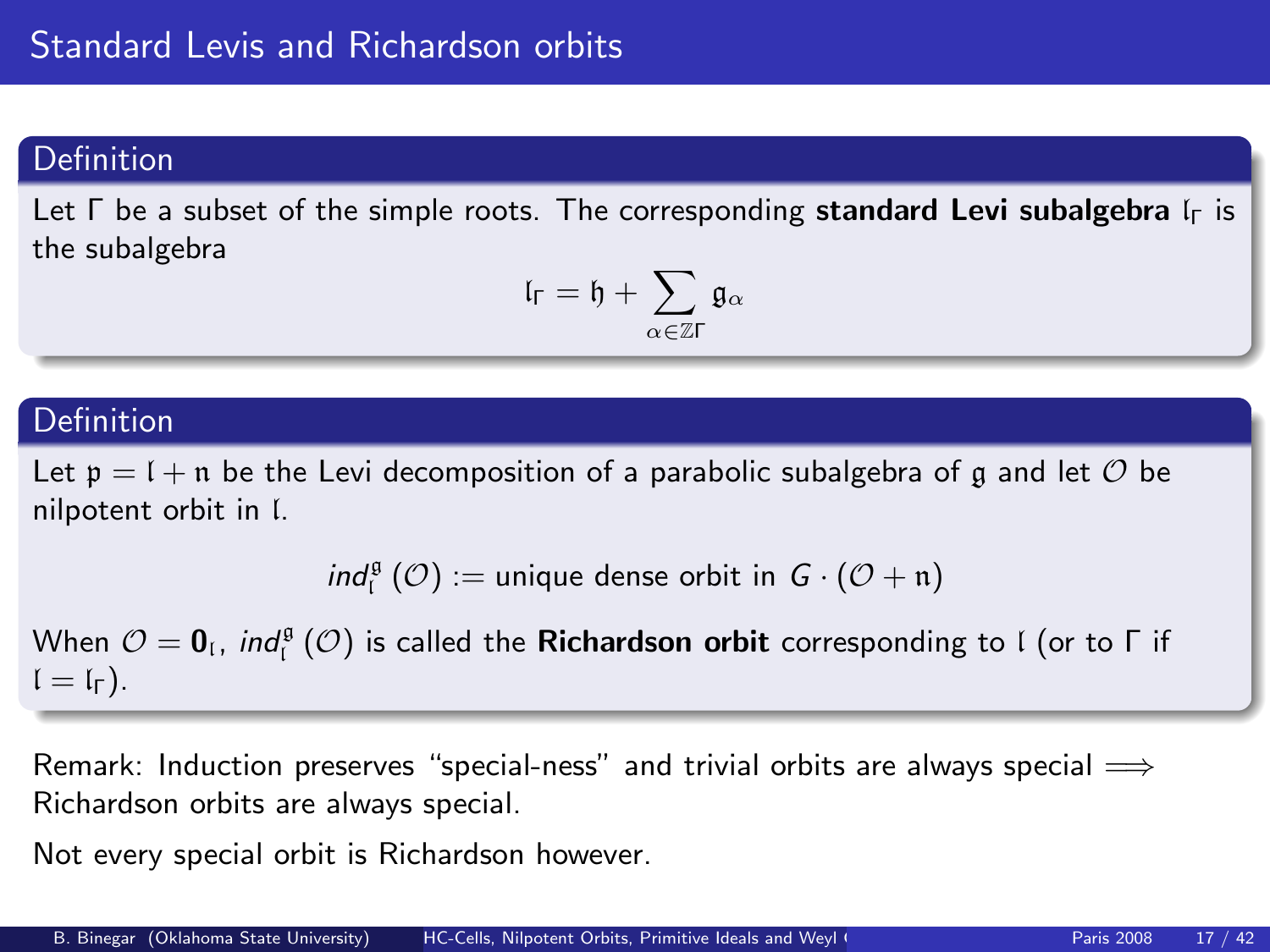**Proposition.** (Spaltenstein) A special orbit  $\mathcal{O}$  is contained in the closure of a Richardson orbit  $\mathit{ind}_{\mathfrak{l}_\Gamma}(\boldsymbol{0})$  if and only if the (special) W-rep attached to  ${\mathcal{O}}$  contains the sign representation of WΓ.

**Theorem,** (Vogan) Suppose C is a cell of H-C modules with associated special nilpotent orbit  $\mathcal{O}_C$  and let  $\mathfrak{l}_\Gamma$  be a (standard) Levi subalgebra of g. Then

$$
\mathcal{O}_C \subset \overline{\text{ind}_{\mathfrak{l}_\Gamma}^{\mathfrak{g}}(\mathbf{0}_{\mathfrak{l}_\Gamma})} \quad \Longleftrightarrow \quad \exists \ x \in C \ \text{ s.t. } \Gamma \subset \tau(x)
$$

Upshot: tau invariants of a cell C constrain which Richardson orbit closures can contain  $\mathcal{O}_C$ 

Set

$$
\tau(C) \equiv \{ \tau(x) \mid x \in C \} = \{ \tau\text{-invariants of resp } C \}
$$

**Empirical Fact:** # distinct  $\tau(C) = \#$  special nilpotent orbits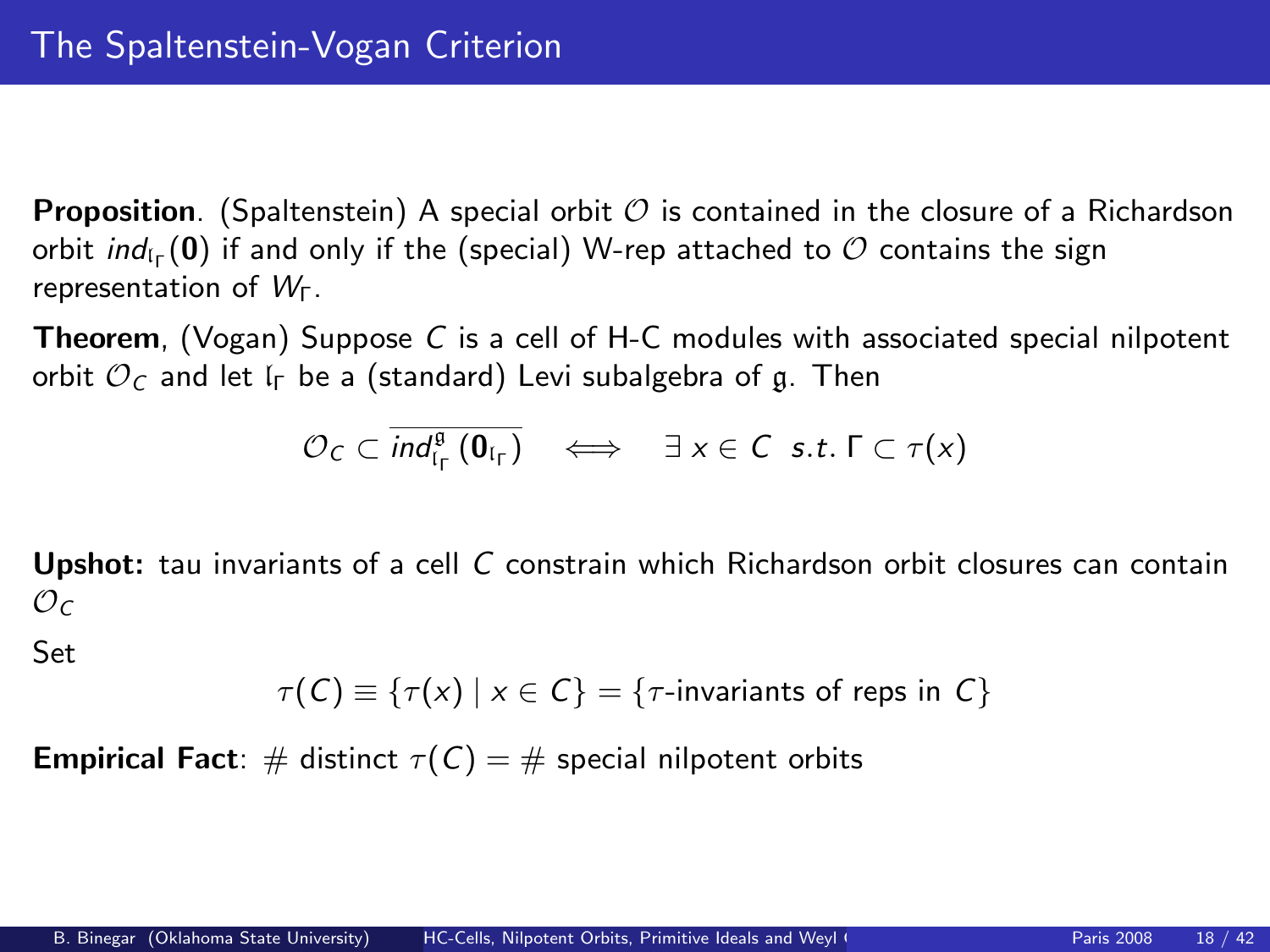Problem: A special orbit is not, in general, determined by the Richardson orbits that contain it.

**Fact:** every special orbit  $\mathcal O$  is determined by

- (i) the Richardson orbits that contain  $\mathcal O$
- (ii) the Richardon orbits that contain  $d(\mathcal{O})$

David Vogan's Idea: The tau invariants of a cell might tell us which Richardson orbits contain  $\mathcal{O}_C$  and which Richardson orbits contain  $d(\mathcal{O}_C)$ .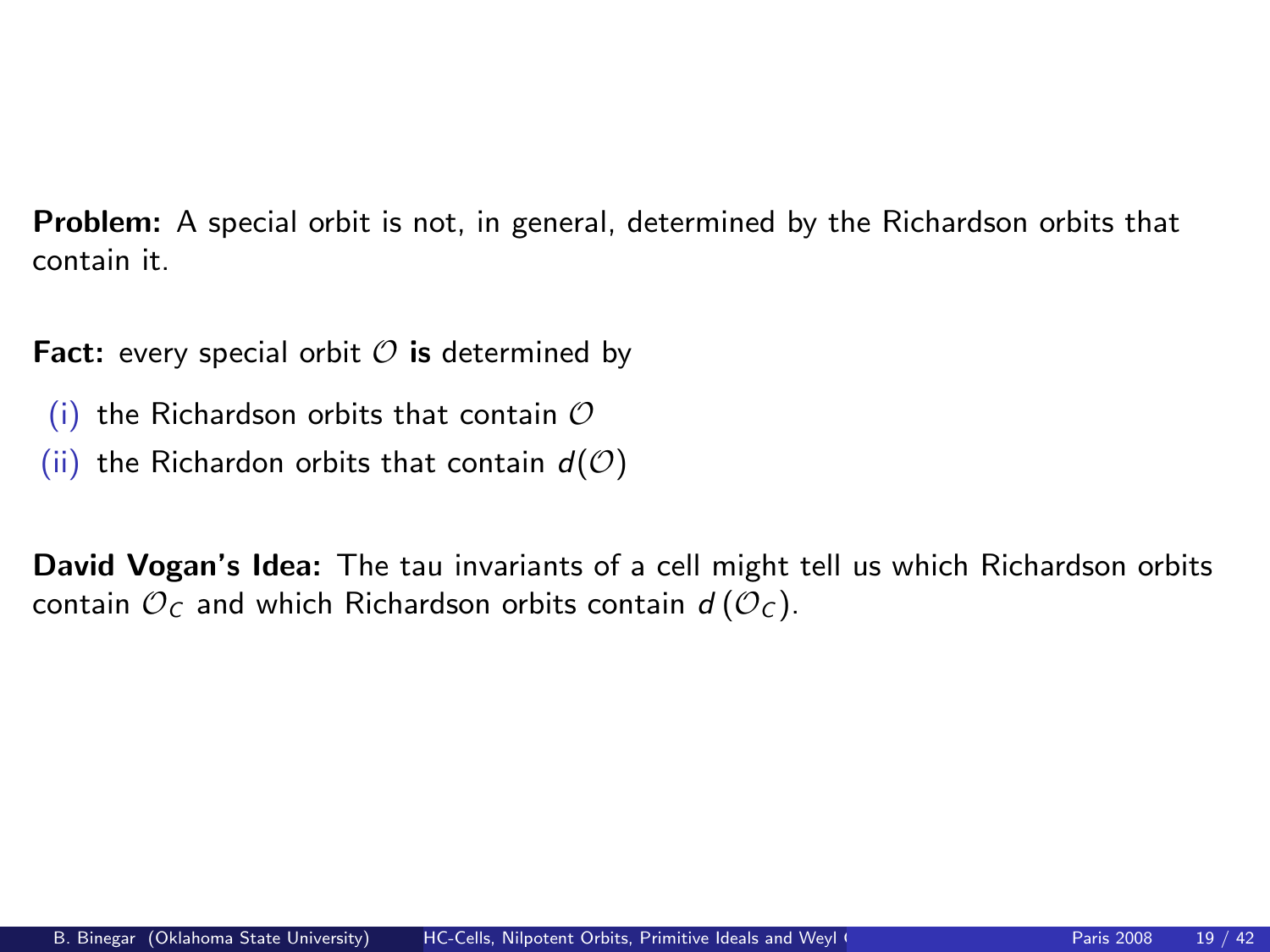Fix  $\Psi$  : a set of *standard* Γ΄s: a collection of  $\Gamma \in 2^{\Pi}$  such that

$$
\Psi_{\underbrace{\qquad 1:1\qquad \qquad }} \{ \text{conj classes of Levi subalgebras} \} \qquad \Gamma \mapsto G \cdot \mathfrak{l}_{\Gamma}
$$

(E.g., choose std Γ's to be first in the lexicographic ordering of their W -conj class) Partial Order Ψ as follows:

$$
\Gamma \leq \Gamma' \Longleftrightarrow \textit{ind}_{\mathfrak{l}_{\Gamma}}^{\mathfrak{g}}(\boldsymbol{0}) \subset \overline{\textit{ind}_{\mathfrak{l}_{\Gamma'}}^{\mathfrak{g}}(\boldsymbol{0})}
$$

Remark: this ordering tends to reverse the ordering by inclusion.

Definition: The tau signature of an H-C cell C is the pair

$$
\tau_{sig}(C) \equiv (min(\tau(C) \cap \Psi), min(\tau^{\vee}(C) \cap \Psi))
$$

Here  $\tau^\vee(\mathcal{C})$  is the set of  $\Pi$ -complements of tau invariants in  $\mathcal{C}$ :

$$
\tau^{\vee}(C) = \{ \Pi - \tau(x) \mid x \in C \}
$$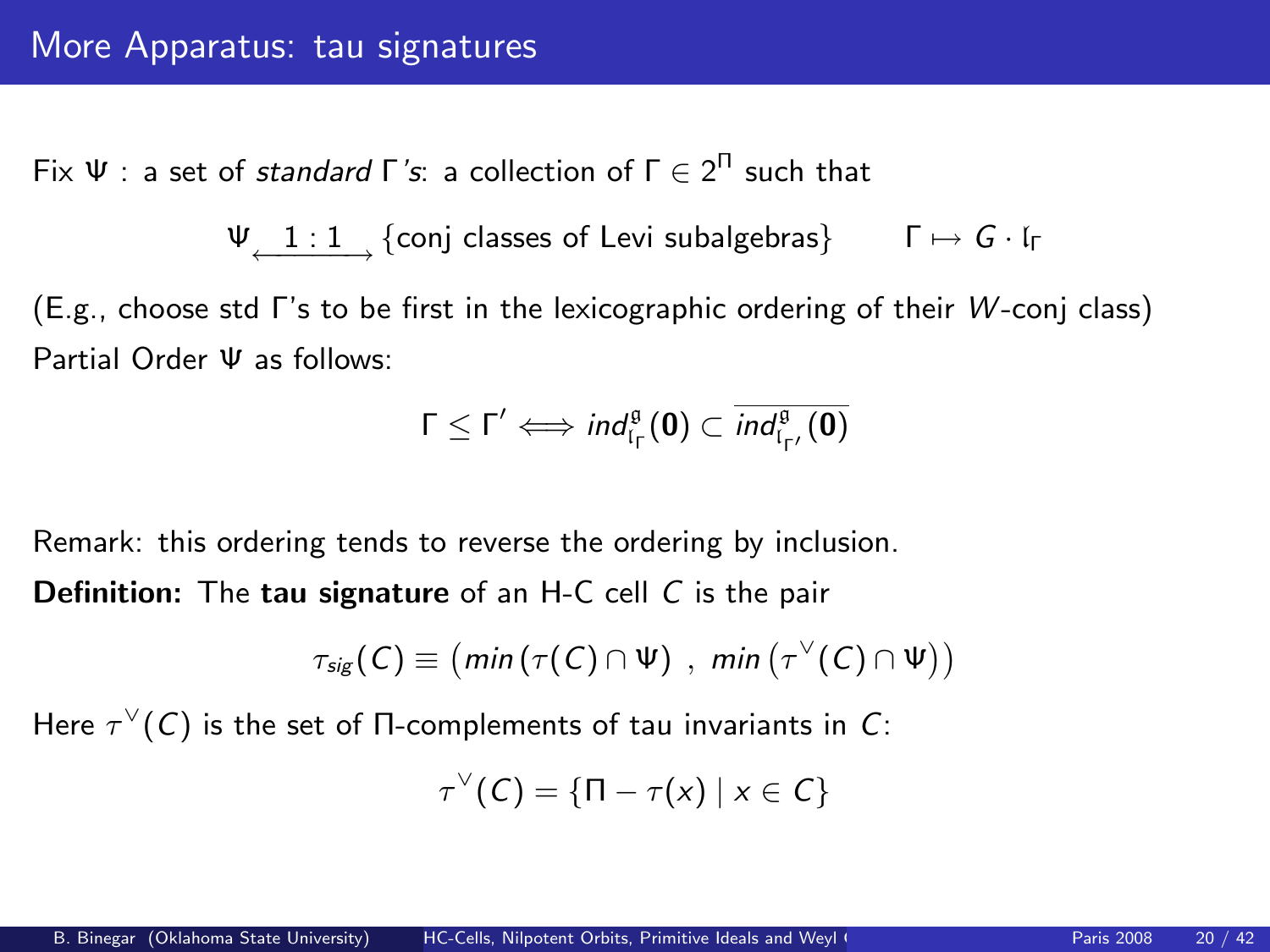**Definition:** Let  $O$  be a special orbit. The *tau signature* of  $O$  is the pair  $(\tau(O), \tau^{\vee} (O))$ where

$$
\tau(\mathcal{O}) = \min \left\{ \Gamma \in \Psi \mid \mathcal{O} \subset \overline{ind_{\mathfrak{l}_\Gamma}^{\mathfrak{g}}(\mathbf{0}_{\mathfrak{l}_\Gamma})} \right\}
$$
  

$$
\tau^{\vee}(\mathcal{O}) = \min \left\{ \Gamma \in \Psi \mid d(\mathcal{O}) \subset \overline{ind_{\mathfrak{l}_\Gamma}^{\mathfrak{g}}(\mathbf{0}_{\mathfrak{l}_\Gamma})} \right\}
$$

The point: we are using pairs of subsets of simple roots to tell us when a Richardson orbit closure can contain a special orbit (or its dual).

The same kind of pairs tells us when the orbit attached to a cell can be contained in Richardson orbit (or when the dual cell can be contained in the closure of Richardson orbit).

Corollary (to S-V criterion)

$$
\mathcal{O}_C = \mathcal{O} \quad \Longleftrightarrow \quad \tau_{sig}(C) = \tau_{sig}(\mathcal{O})
$$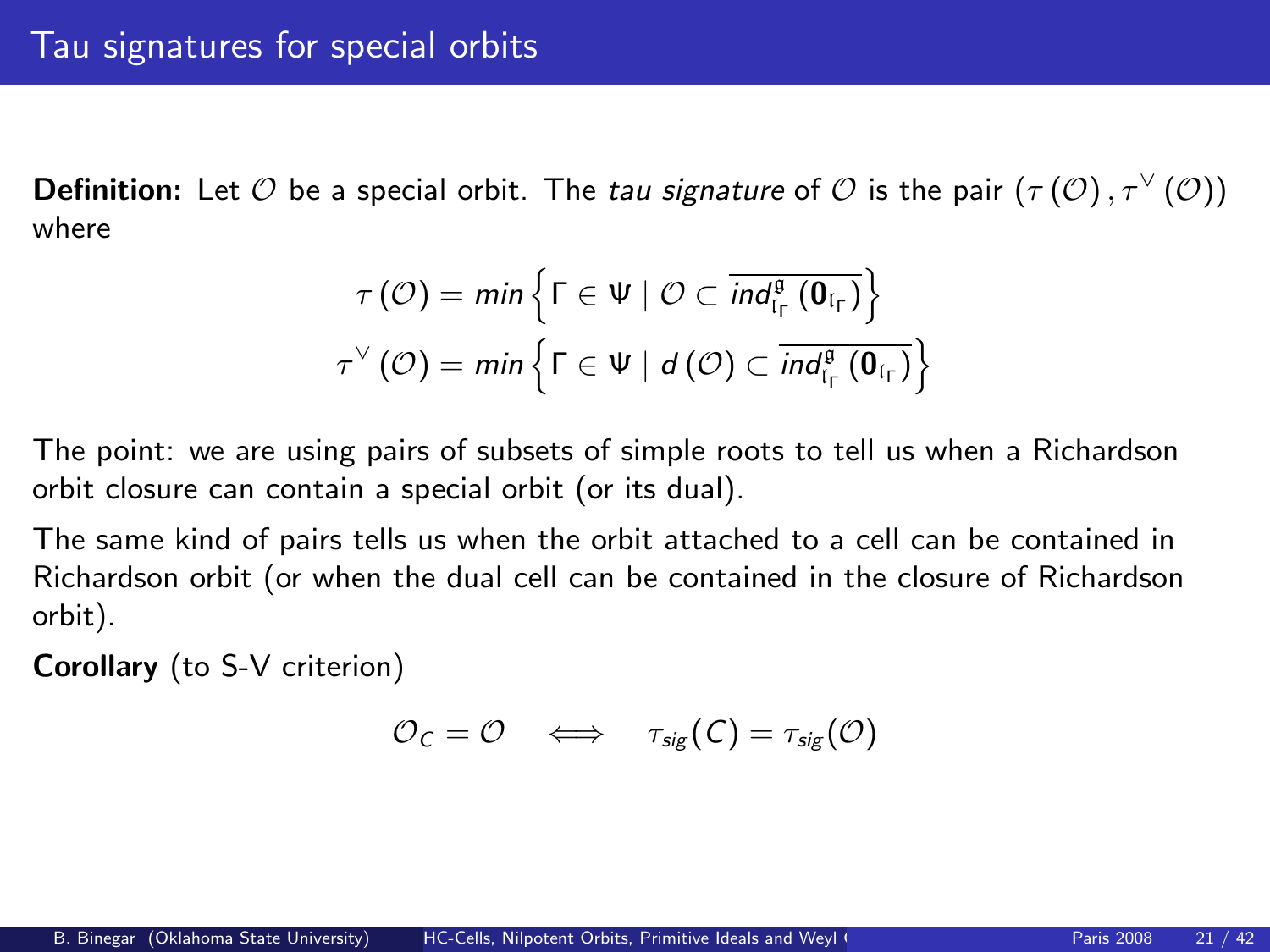Example: Special Orbits of  $D_5 \approx \mathfrak{so}(5, 5)_{\mathbb{C}}$ 

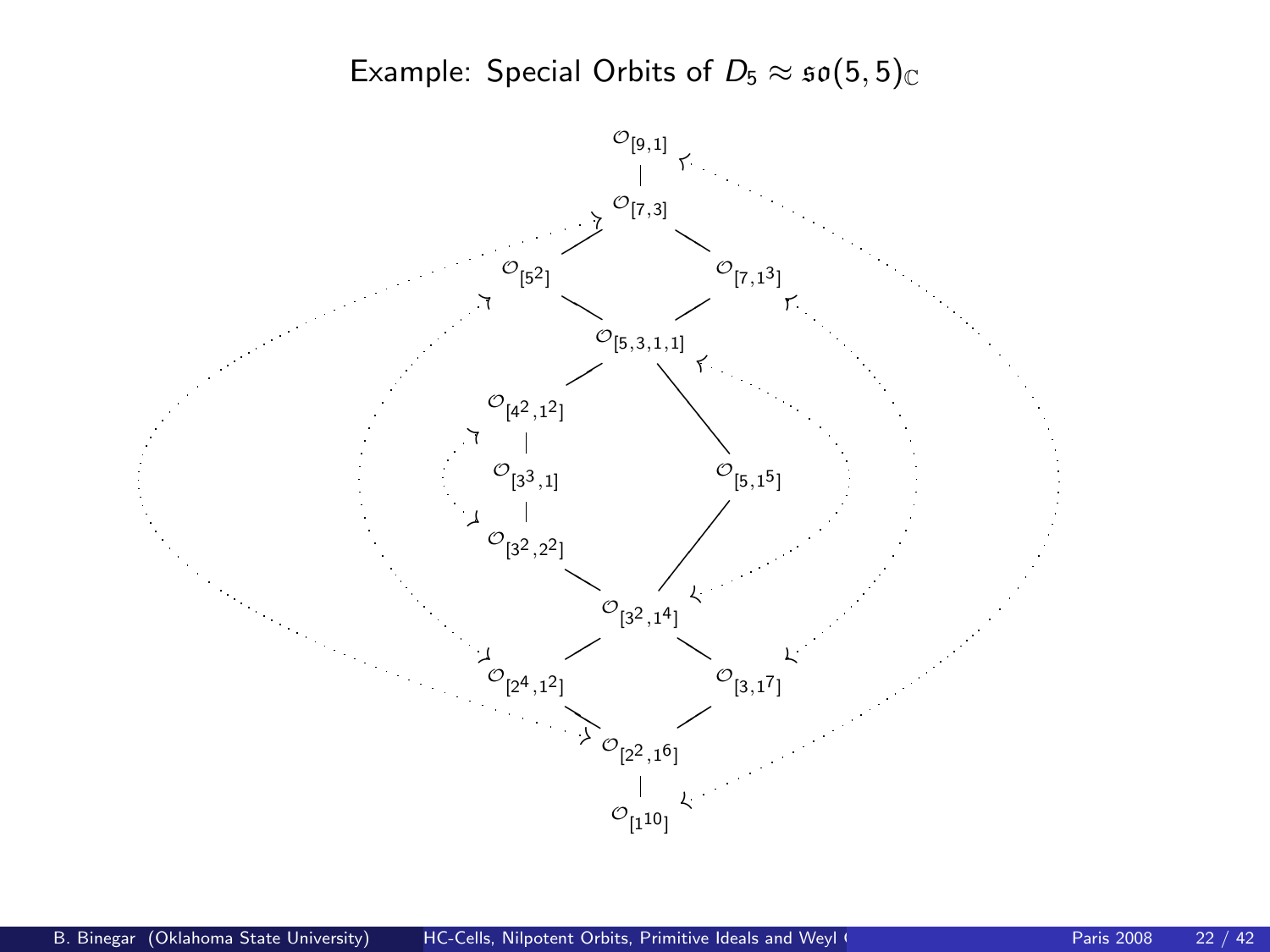### Richardson Orbits of D<sup>5</sup>

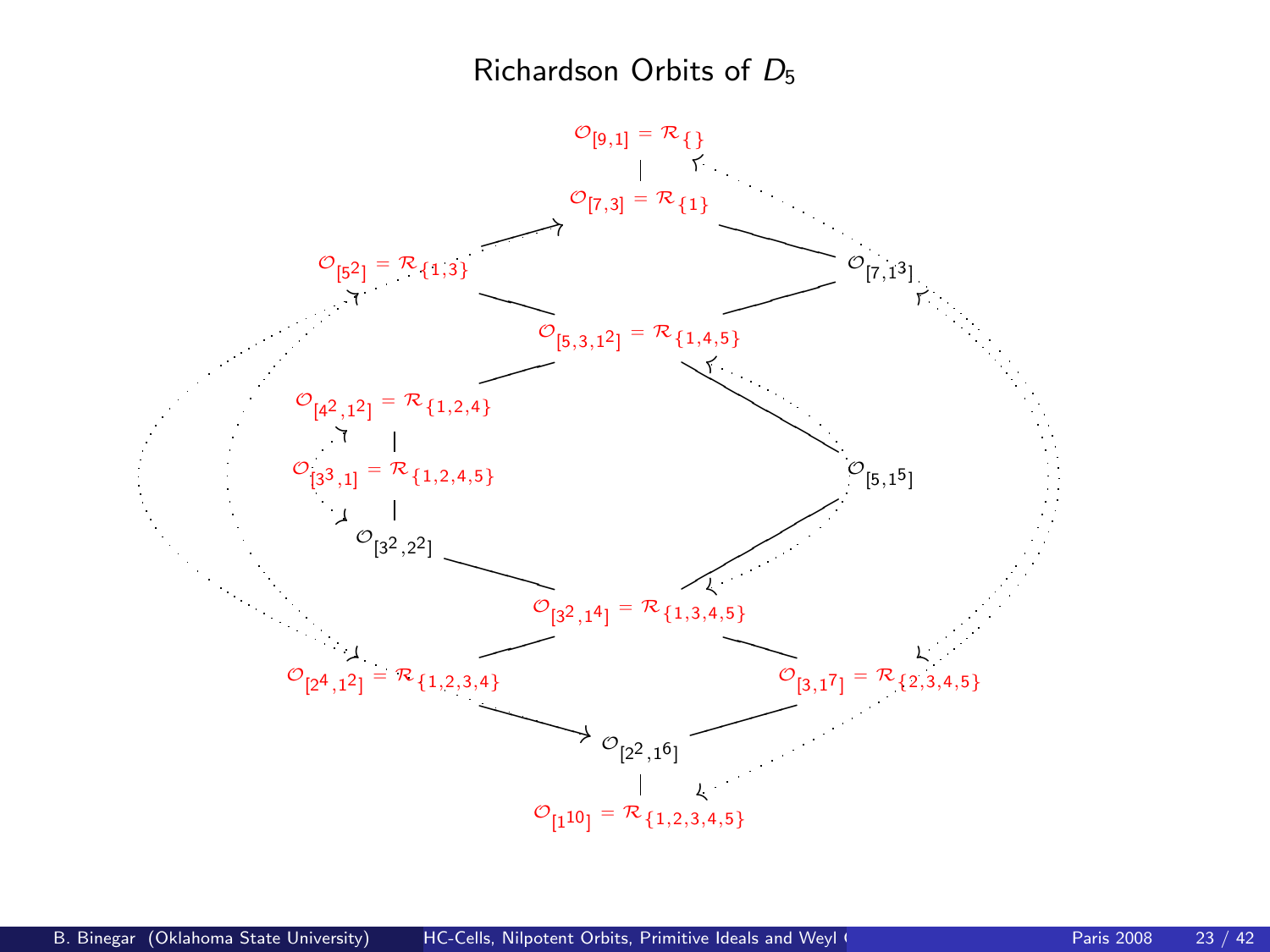## Tau Signatures of Special Orbits of D<sup>5</sup>

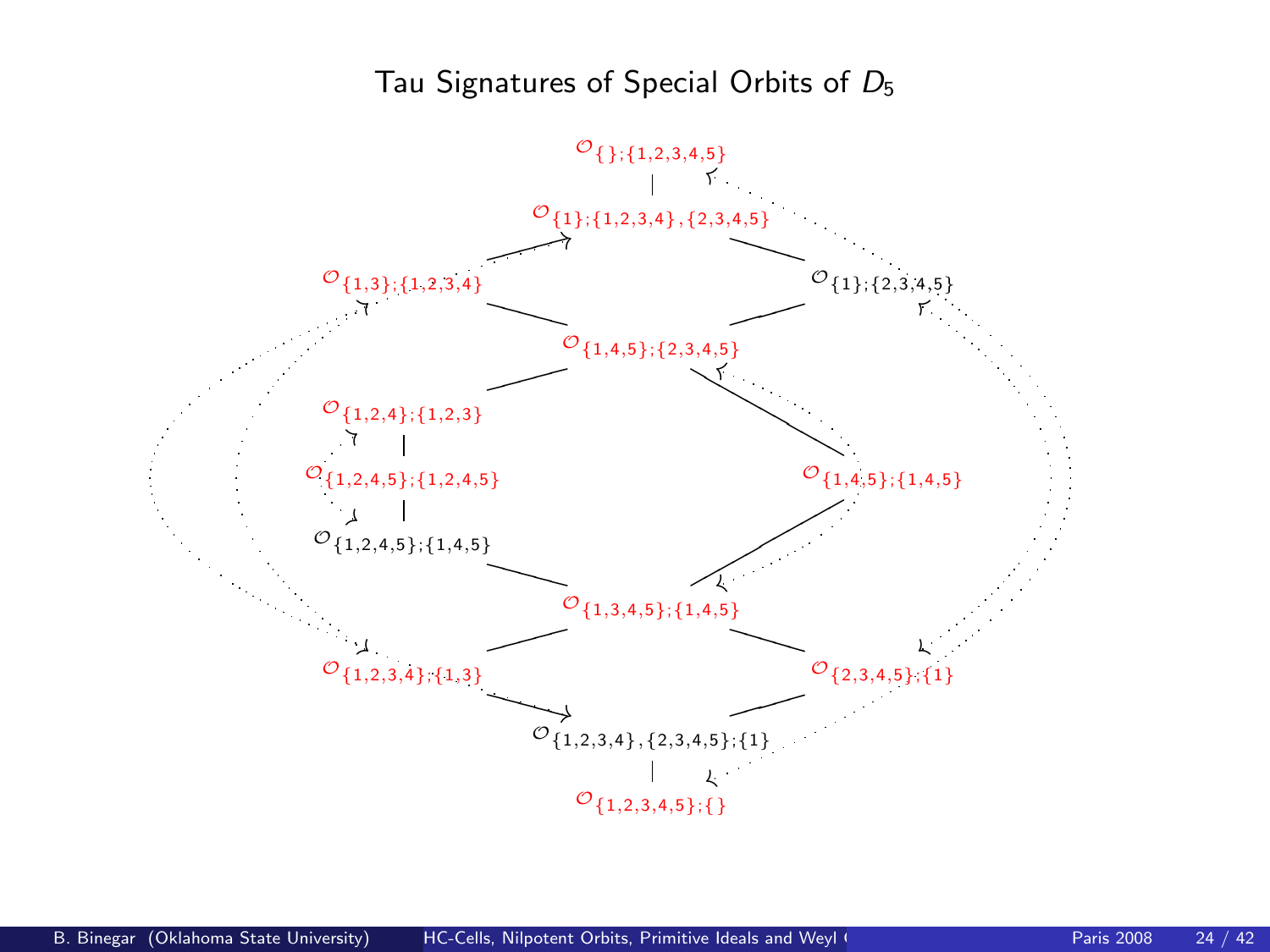Tau signatures for cells in the big block of  $SO(5,5)$ 

- 365 representations with inf. char.  $\rho$  in big block
- 32 cells in the big block

Output of extract-cells

```
// Individual cells.
// cell #0:
0[0]: \{\}// cell #1:
0[1]: \{2\} \longrightarrow 1,21[3]: {1} - \rightarrow 02[5]: \{3\} \longrightarrow 0,3,43[13]: {5} --> 2
4[14]: {4} --> 2
  *
  *
  *
// cell #29:
0[328]: {1,2,4,5} --> 2,3
1[340]: \{2,3,4,5\} --> 2
2[358]: {1,3,4,5} --> 0,1
3[364]: {1,2,3} --> 0
// cell #30:
0[353]: {1,2,3,4,5}
// cell #31:
0[357]: {1,2,3,4,5}
```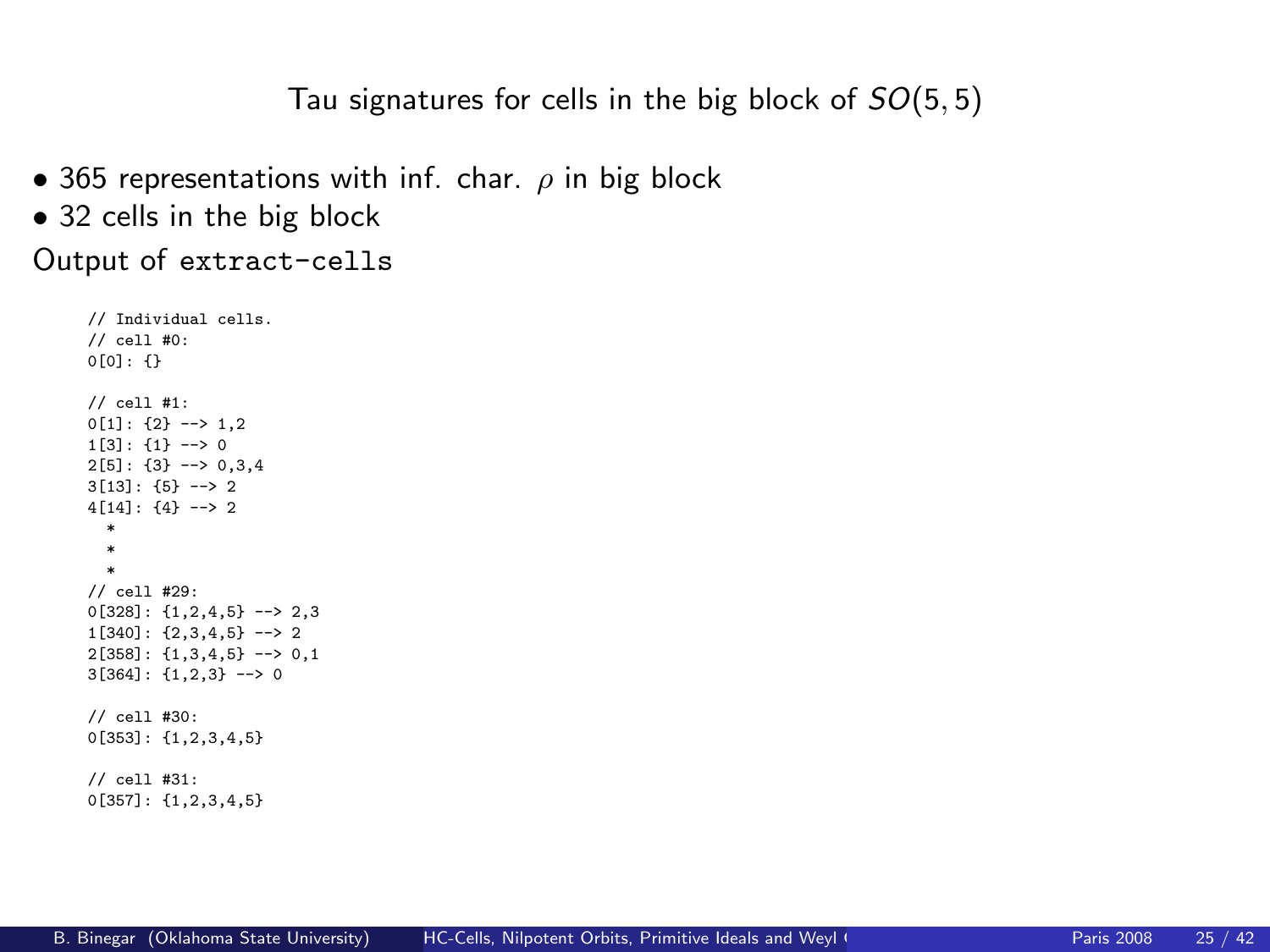| tau signature                 |
|-------------------------------|
| $\{\}$ , $\{1, 2, 3, 4, 5\}$  |
| ${1}$ , ${1,2,3,4}$           |
| ${1}$ , ${2,3,4,5}$           |
| $\{1,3\}$ , $\{1,3,4,5\}$     |
| $\ast$                        |
| $\ast$                        |
| $\ast$                        |
| $\{2,3,4,5\}$ , $\{1\}$       |
| $\{2,3,4,5\}$ , $\{1\}$       |
| $\{1, 2, 3, 4, 5\}$ , $\{\}\$ |
| $\{1, 2, 3, 4, 5\}$ , $\{\}$  |
|                               |

Each of these coincides with the tau signature of a particular nilpotent orbit.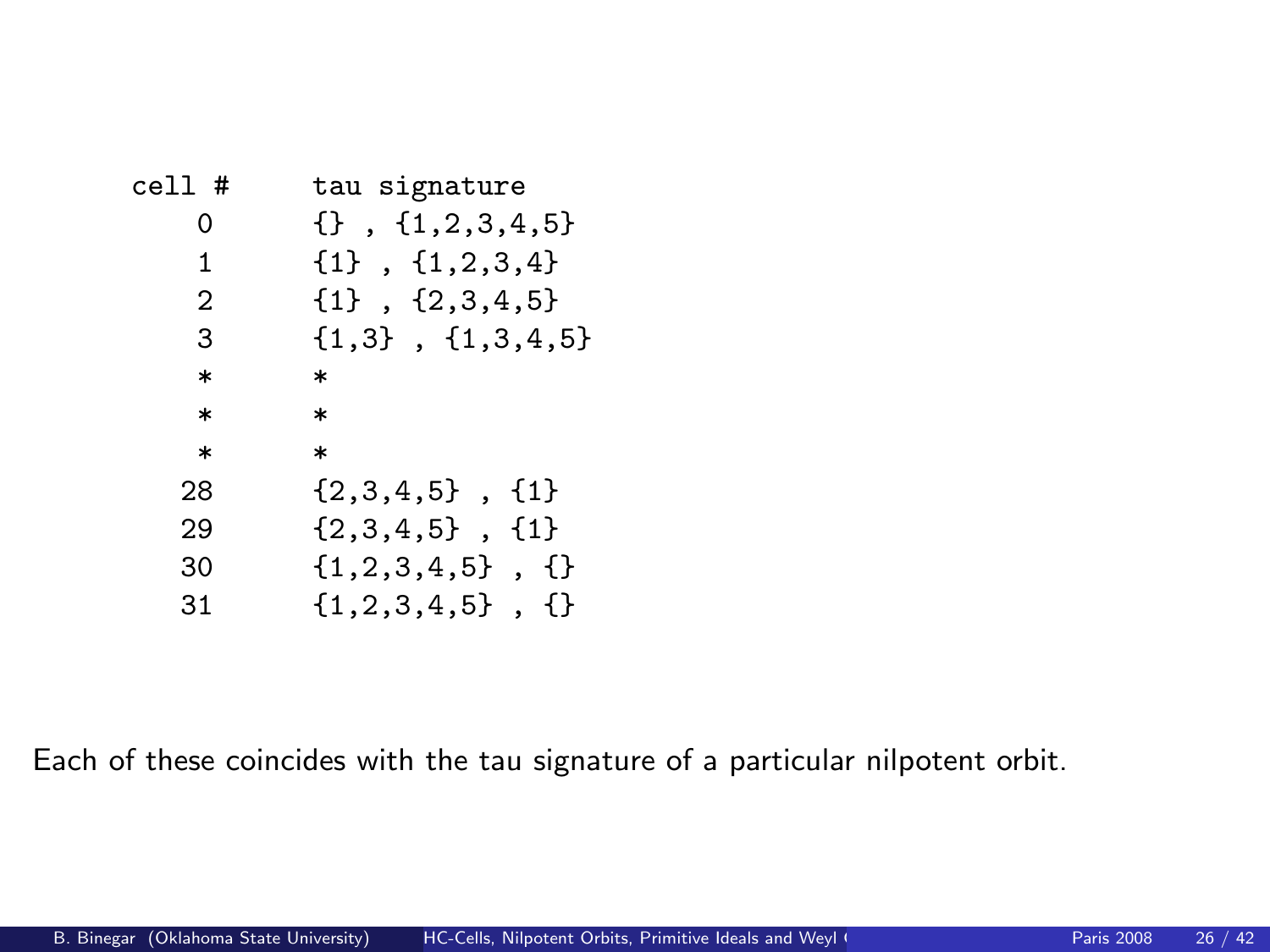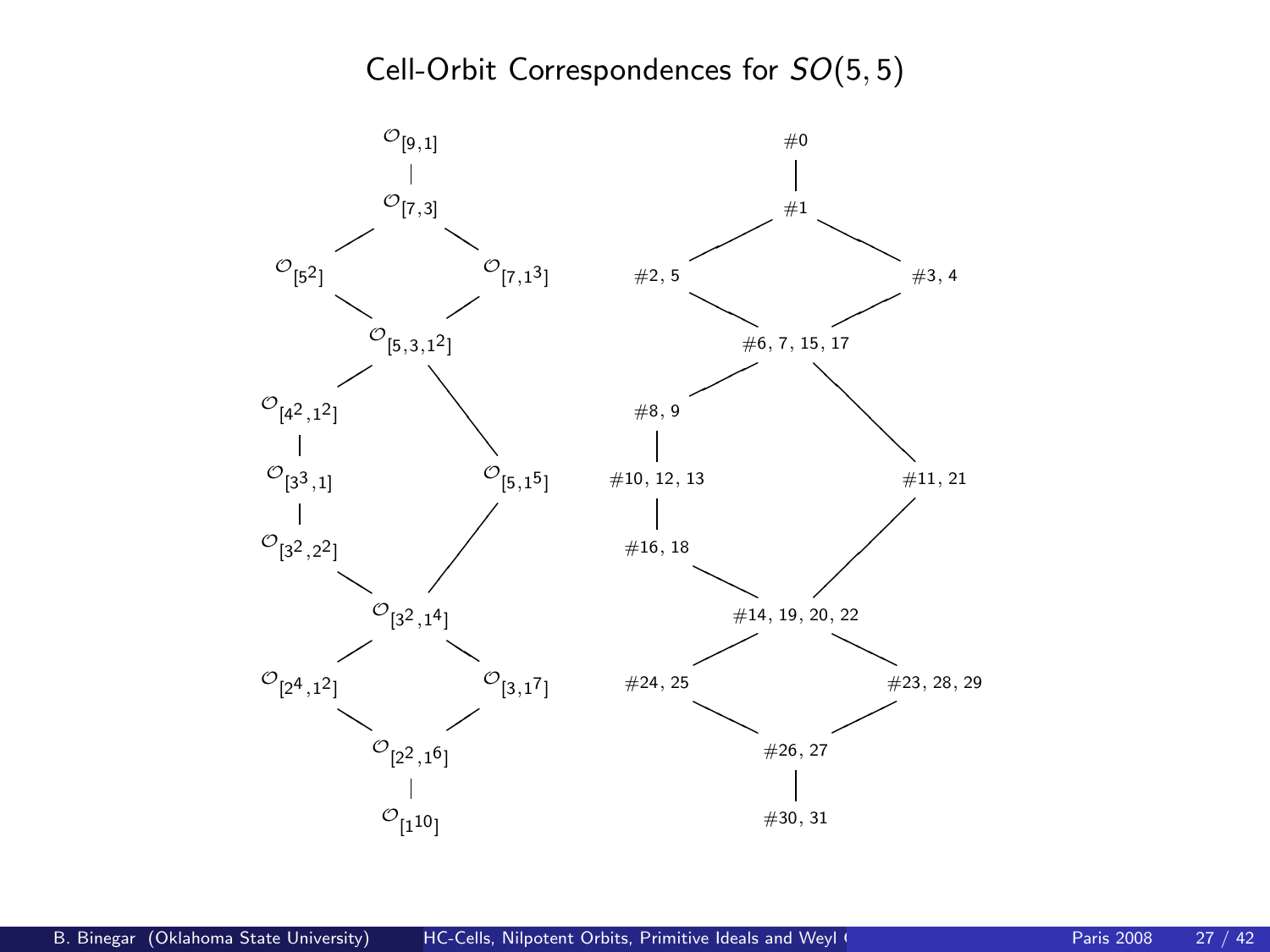More Generally:

Exceptional Groups: tables by Spaltenstein list induced orbits and Hasse diagrams.

Tau signatures of special orbits can be done by hand.

1. Use Spaltenstein's tables to figure out which special orbits are Richardson orbits and to identify the std Γ's corresponding to the corresponding Levi subalgebra.

2. Place the Richardson orbits in the Hasse diagram of special orbits, and then figure out the Γ parameters of the minimal Richardson orbits that contain a given special orbit and the minimal Richardson orbits that contain its Spaltenstein dual

Even  $E_8$  can be done by hand.

# Classical Groups:

Partition classification  $\longrightarrow$  closure relations

Just need to

- which partitions correspond to special orbits (easy recipes in Collingwood-McGovern)
- use dominance ordering of partitions to partial order special orbits
- use formulas in [C-M] to determine partitions corresponding to Richardson orbits for each  $\Gamma \in \Psi$ . Place these in the Hasse diagram of special orbits and at the same time partial order Ψ.
- Use the partial ordering of Ψ to ascribe tau signatures to cells (employing atlas data)
- match orbit tau sigs to cell tau sigs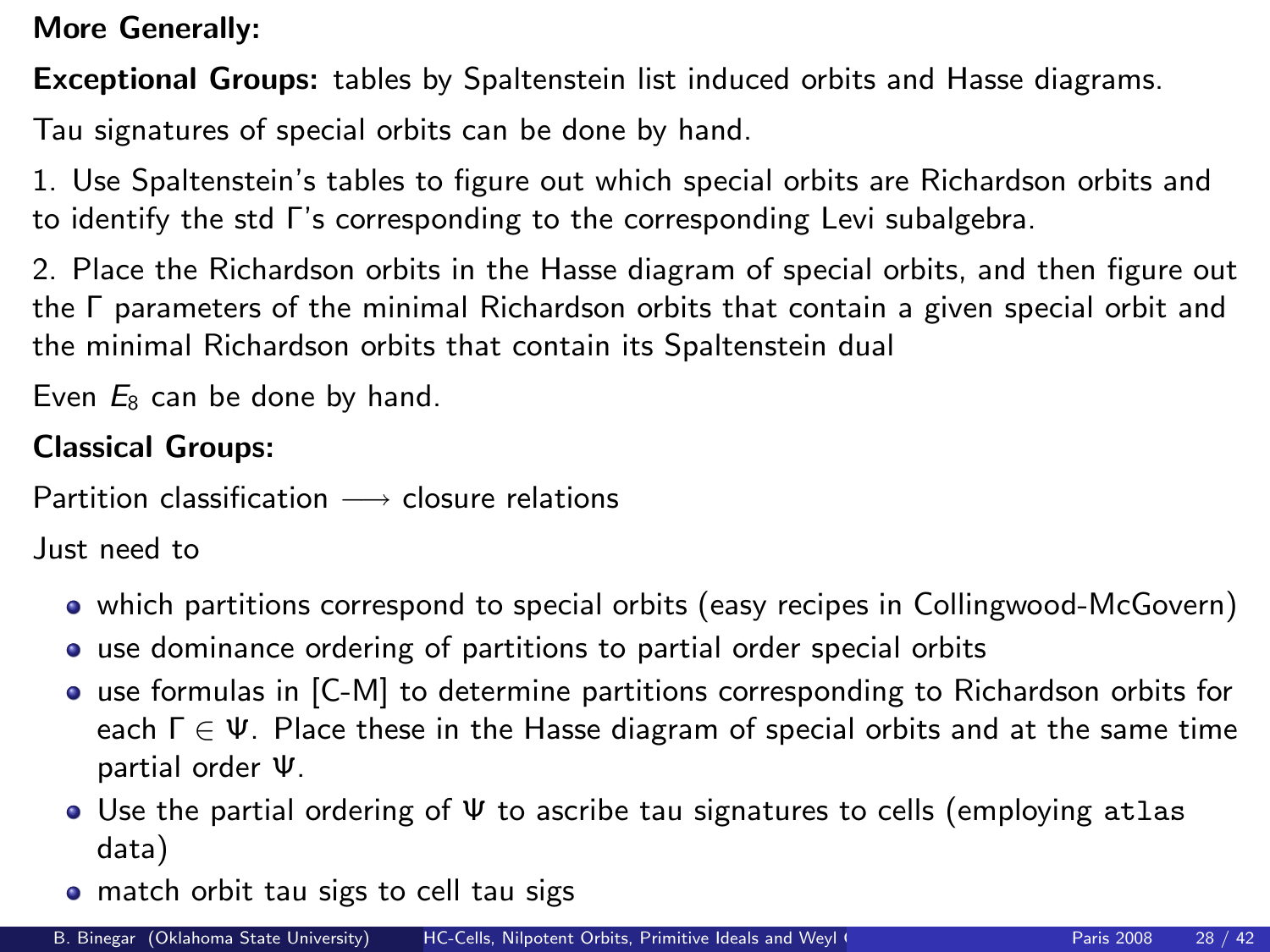Standard modules and Irr HC-modules arise naturally in the study of  $\widehat{G}_{\mathbb{R}$ , adm

Verma and Irr HW modules much more convenient family for discussing primitive ideals. Set

$$
\mathfrak{b} = \mathfrak{h} + \mathfrak{n} : \text{Borel subalgebra of } \mathfrak{g} \qquad \rho = \frac{1}{2} \sum_{\alpha \in \Delta^+(\mathfrak{g}, \mathfrak{h})} \alpha
$$

#### Theorem

Let  $\lambda \in \mathfrak{h}^*$  and let  $M(\lambda)$  denote the Verma module of highest weight  $\lambda - \rho$ ; i.e., the left  $U(\mathfrak{g})$ -module

$$
M(\lambda):=U(\mathfrak{g})\otimes_{U(\mathfrak{b})}\mathbb{C}_{\lambda-\rho}
$$

#### Then

(i) The Verma module  $M(\lambda)$  has a unique irreducible quotient module  $L(\lambda)$  which is of highest weight  $\lambda - \rho$ .

(ii) Every irreducible highest weight module is isomorphic to some  $L(\lambda)$ .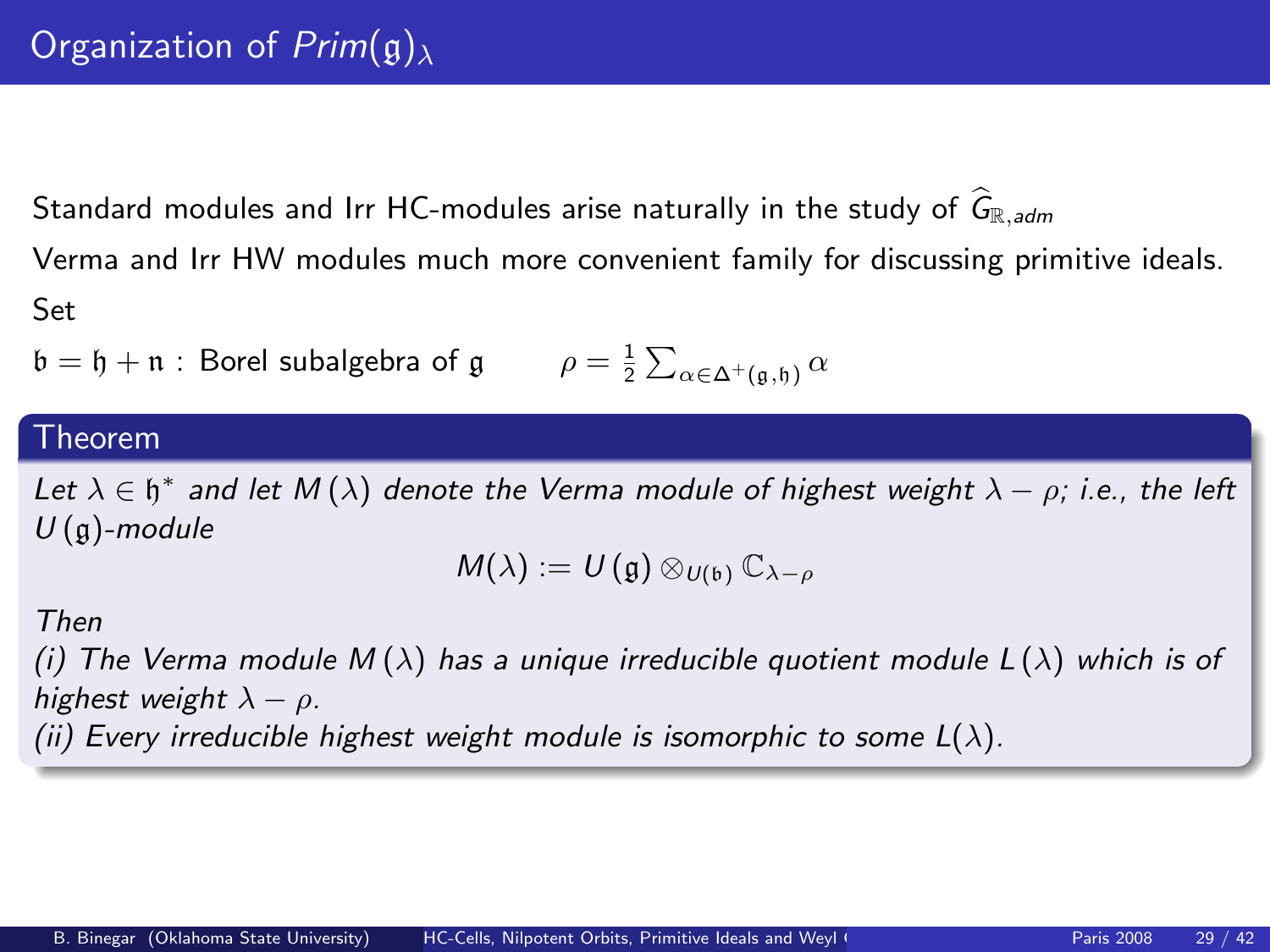# Theorem (Duflo)

For  $w \in W(\mathfrak{g},\mathfrak{h})$  let

$$
L_w = \text{unique irreducible quotient of } M(-w\rho)
$$

Then

$$
\varphi: W \to \mathsf{Prim}\left(\mathfrak{g}\right)_{\rho}: w \to \mathsf{Ann}\left(L_w\right)
$$

is a surjection.

Parameterizing  $\mathit{Prim}\left(\mathfrak{g}\right)_\rho$  is tantamount to understanding the fiber of  $\varphi:\mathsf{W}\to\mathit{Prim}\left(\mathfrak{g}\right)_\rho$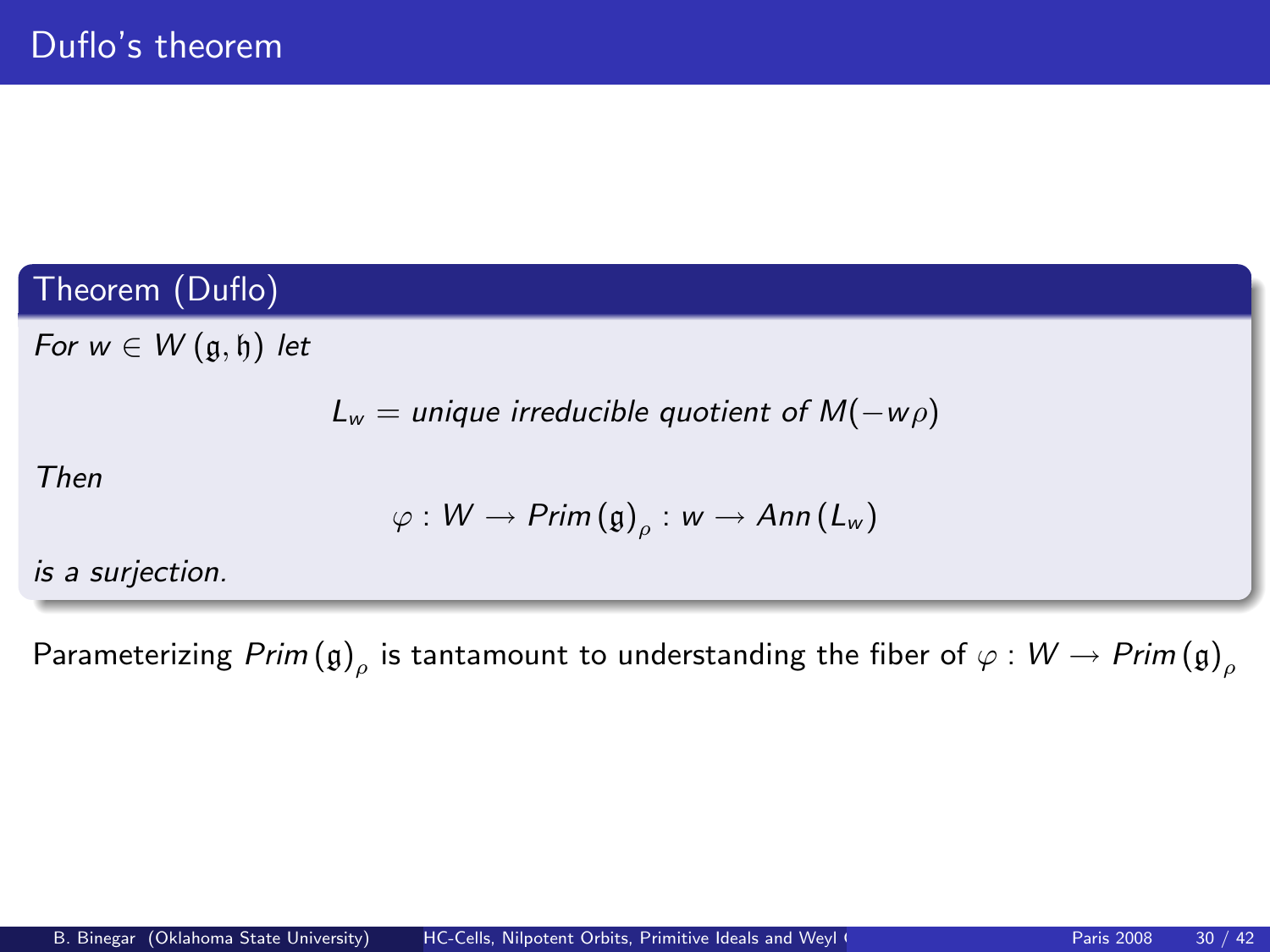### Definition

Let  $\sim$  be the equivalence relation on W defined by

$$
w \sim w' \iff Ann(L_w) = Ann(L_{w'})
$$

The corresponding equivalence classes of elements of  $W$  are called left cells in  $W$ .

### Definition

Let  $\approx$  be the equivalence relation on W defined by

$$
w \approx w' \iff \mathcal{O}_{Ann(L_w)} = \mathcal{O}_{Ann(L_{w'})}
$$

The corresponding equivalence classes of elements of  $W$  are **double cells** in  $W$ .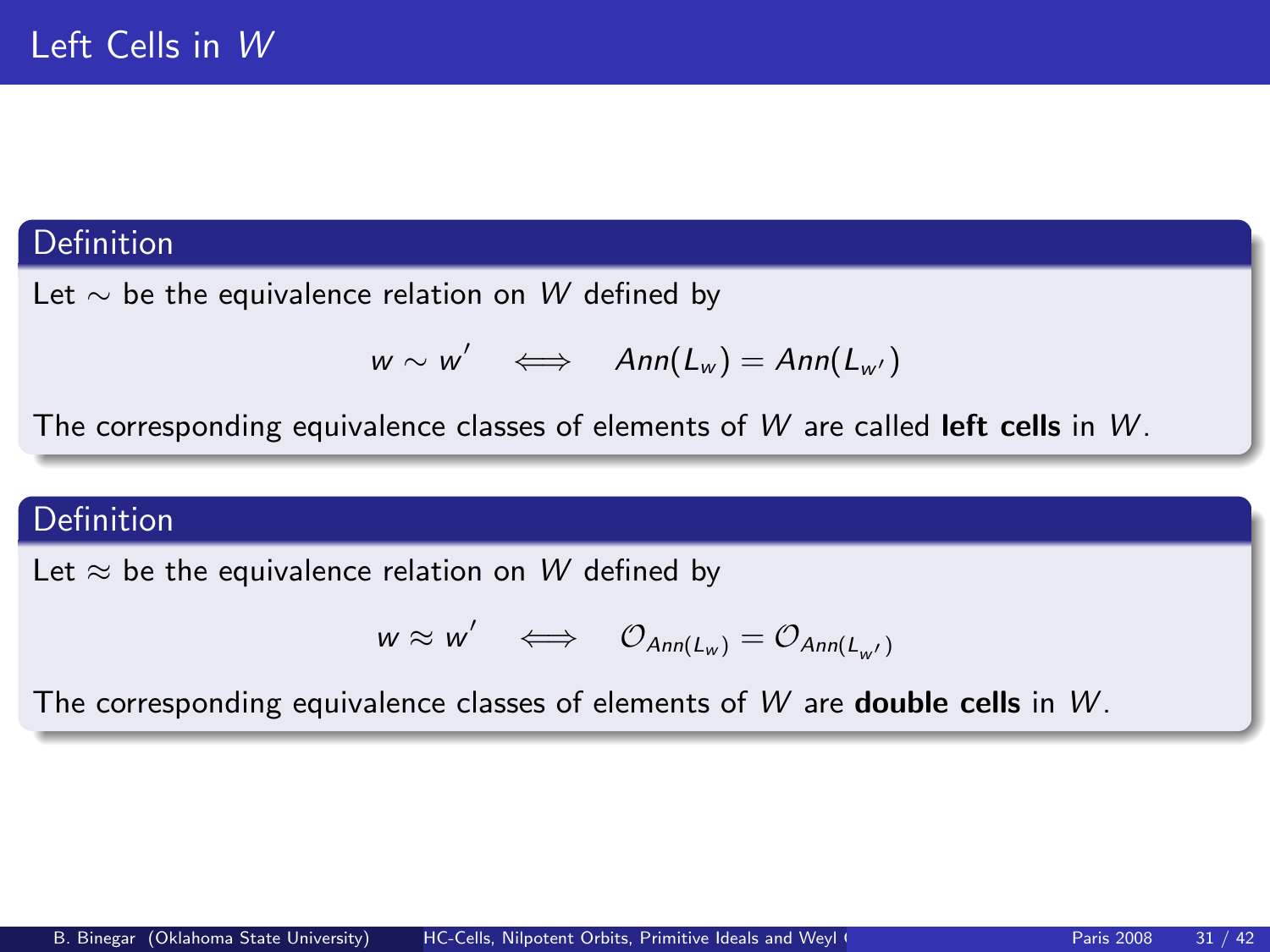# Connection with Weyl group reps

# Definition

Fix a finite-dimensional representation  $\sigma$  of W. The  $w \in W$  such

 $\mathbb{C} \langle W \cdot p_w \rangle \approx \sigma$ 

comprise the **double cell** in W corresponding to  $\sigma \in W$ . The representations of W that arise in this fashion are called special representations of W.

### Theorem

If w, w' belong to same double cell corresponding to a special representation  $\sigma \in \overset{\sim}{W}$ . Then

- $\bullet$  Ann (L<sub>w</sub>) and Ann (L<sub>w'</sub>) share the same associated variety.
- $\bullet$  The unique dense orbit in AV (Ann(L<sub>w</sub>)) is a special nilpotent orbit  $\mathcal O$  and the W-rep attached  $O$  by the Springer correspondence coincides with  $\sigma$ .

# **Theorem**

Let  $C \subset W$  be a double cell and let  $\sigma \in W$  be the assoc (special) W rep. Then

Card  $\{Ann(L_w \mid w \in C\} = \dim \sigma$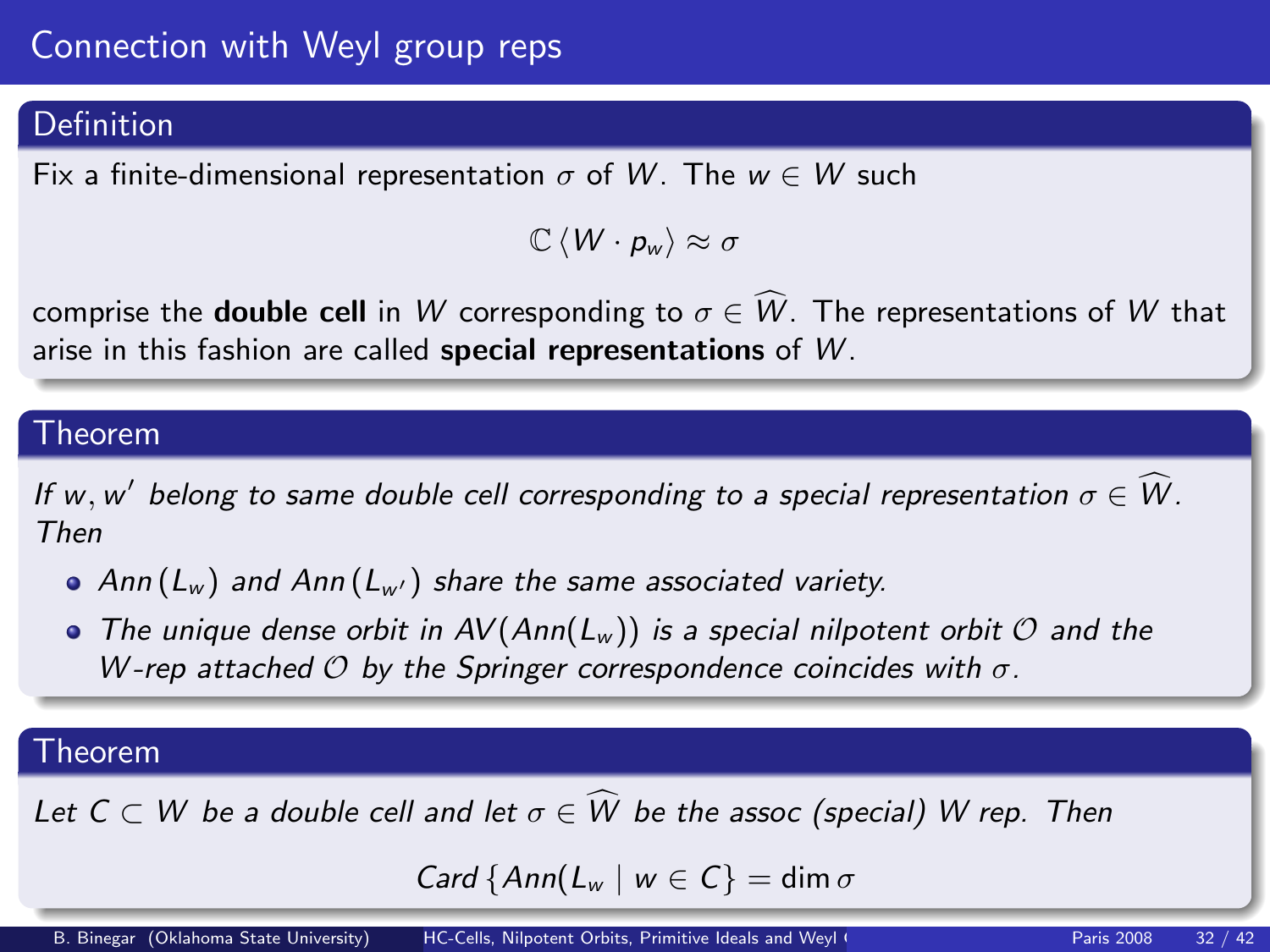### HW-modules

| same inf char        | ${L_w \mid w \in W}$    | W                  |
|----------------------|-------------------------|--------------------|
|                      |                         |                    |
| same nilpotent orbit | ${L_w \mid w \in C}$    | $C:$ dbl cell      |
|                      |                         |                    |
| same primitive ideal | ${L_w \mid w \in \ell}$ | $\ell$ : left cell |

#### HC-modules

| $\{\pi_x \mid x \in B\}$ | same inf char        |
|--------------------------|----------------------|
|                          |                      |
| $\{\pi_x \mid x \in C\}$ | same nilpotent orbit |
|                          |                      |
| $\{\pi_x \mid x \in ?\}$ | same primitive ideal |
|                          |                      |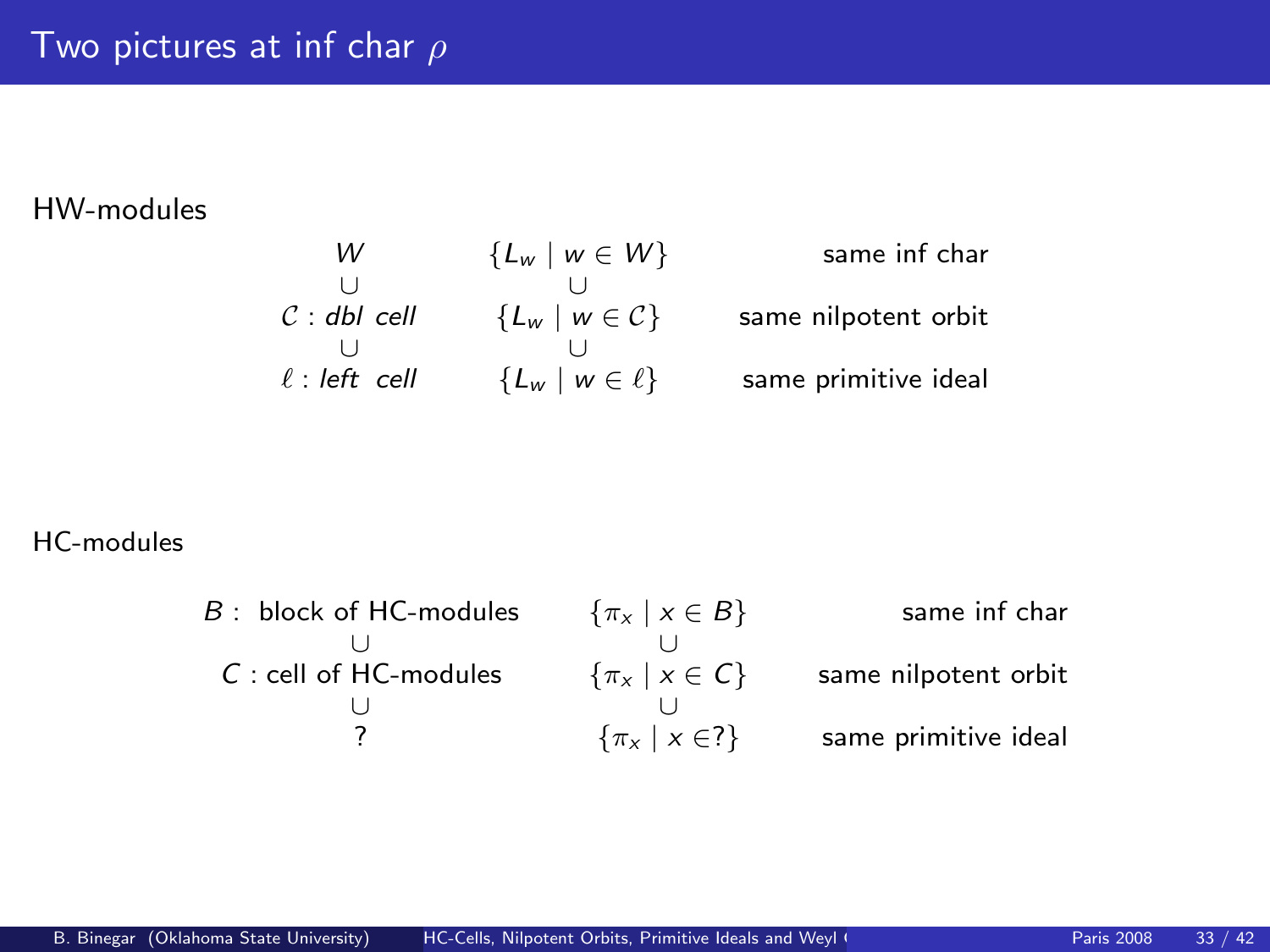# Tau invariants

 $L_w := L(-w\rho)$ : simple HWM of highest weight  $-w\rho - \rho$  $I_w := Ann(L_w)$ 

- $I_{w_o}$  : unique max ideal (augmentation ideal, annihilator of triv rep)
- $I_e$  = unique min PI at inf char  $\rho$  (  $\leq$  by inclusion)
- $\bullet$   $I_{s_{\alpha}}$ ,  $\alpha \in \Pi$  : "pen-minimal" ideals

#### Theorem

The primitive ideals  $I_{s_{\alpha}}$ ,  $\alpha \in \Pi$ , are all distinct from each other and  $I_{e}$ . Any primitive ideal strictly containing  $I_e$  contains at least one of the  $I_{so}$ .

### Definition

The tau invariant of a primitive ideal  $I$  containing  $I<sub>e</sub>$  is

$$
\tau(I)=\{\alpha\in\Pi\mid I_{s_\alpha}\subset I\}
$$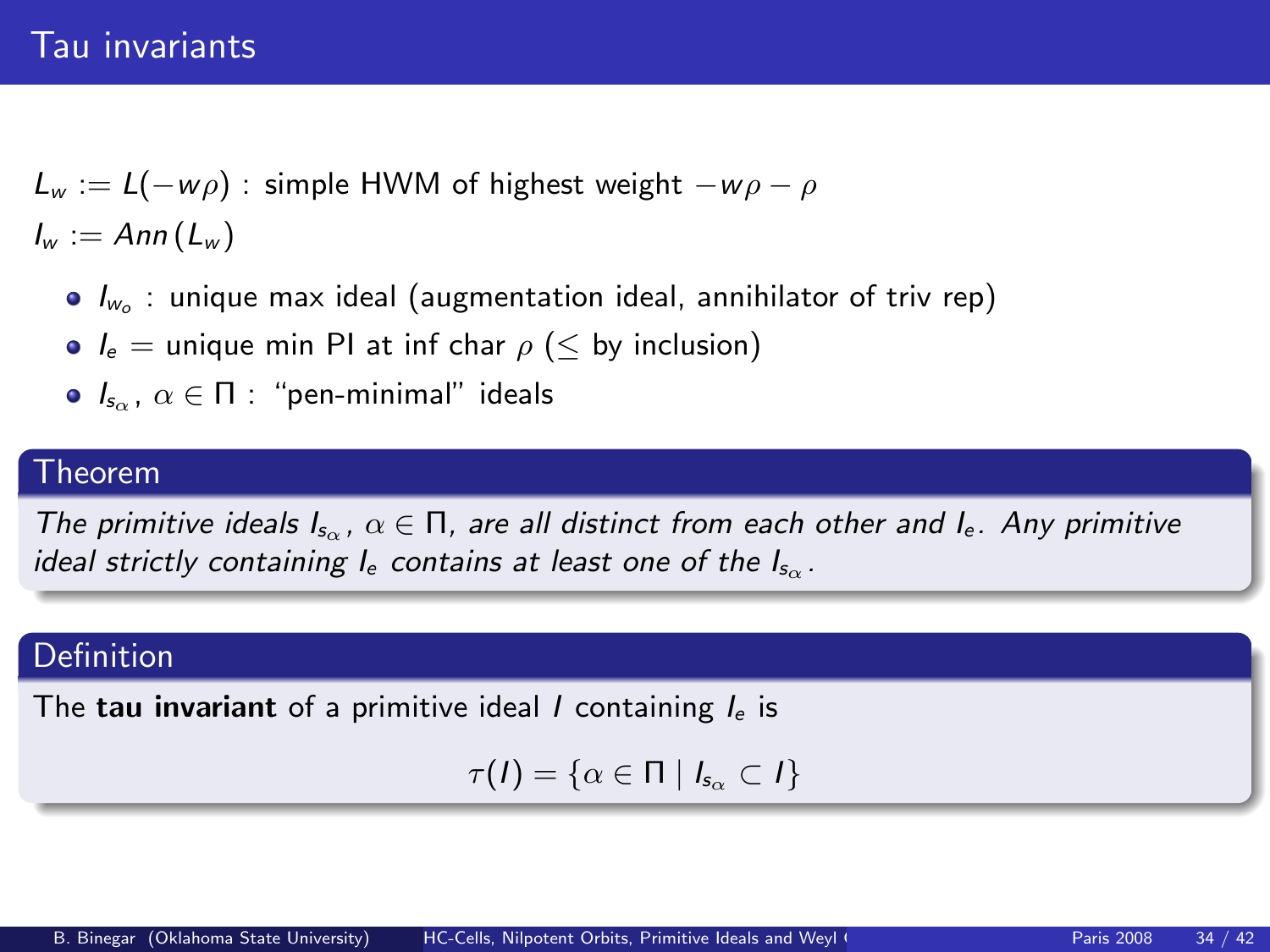### Theorem

Let x be an element of a cell C of HC modules and let  $\tau(x)$  be its descent set (from W-graph of C). Then

 $\tau(x) = \tau(x)$  tau-invariant of Ann(x)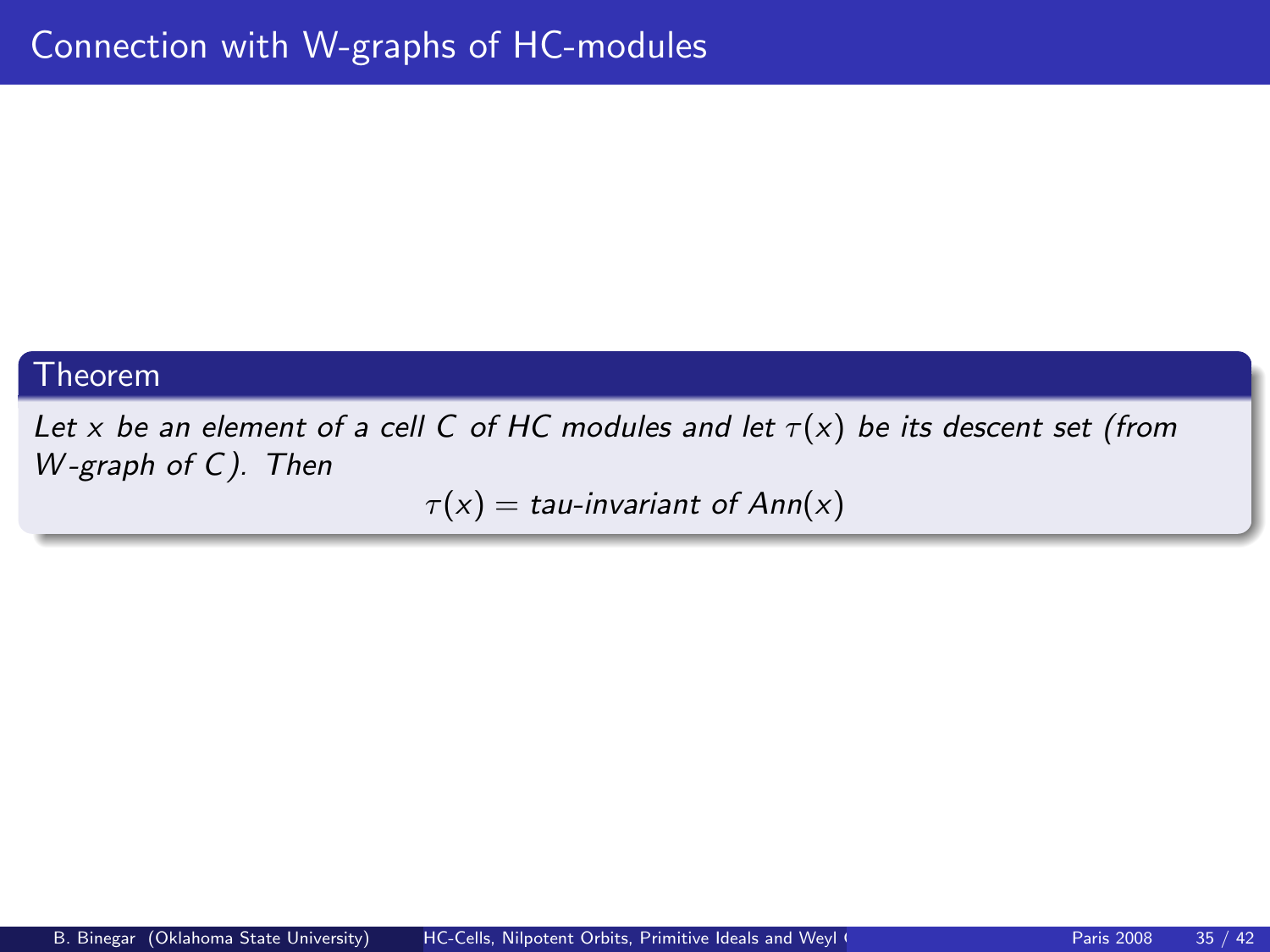W-graph of cell: for each element  $i \in C$  we attach

- $\bullet$  a vertex  $v[i]$
- **•** a tau invariant  $\tau[i] =$  tau invariant of  $Ann(\pi_i)$
- a list of edges with multiplicities  $e[i] = [(j_1, m_1), (j_2, m_d), \ldots, (j_k, m_k)]$

 $\tau_0$  subcells:

$$
x \sim_{\tau_0} y \iff \tau(x) = \tau(y)
$$

$$
C = \coprod_{[x]_0 \in C/\sim_{\tau_0}} [x]_0
$$

(Collecting together reps with common assoc variety and common tau invariant)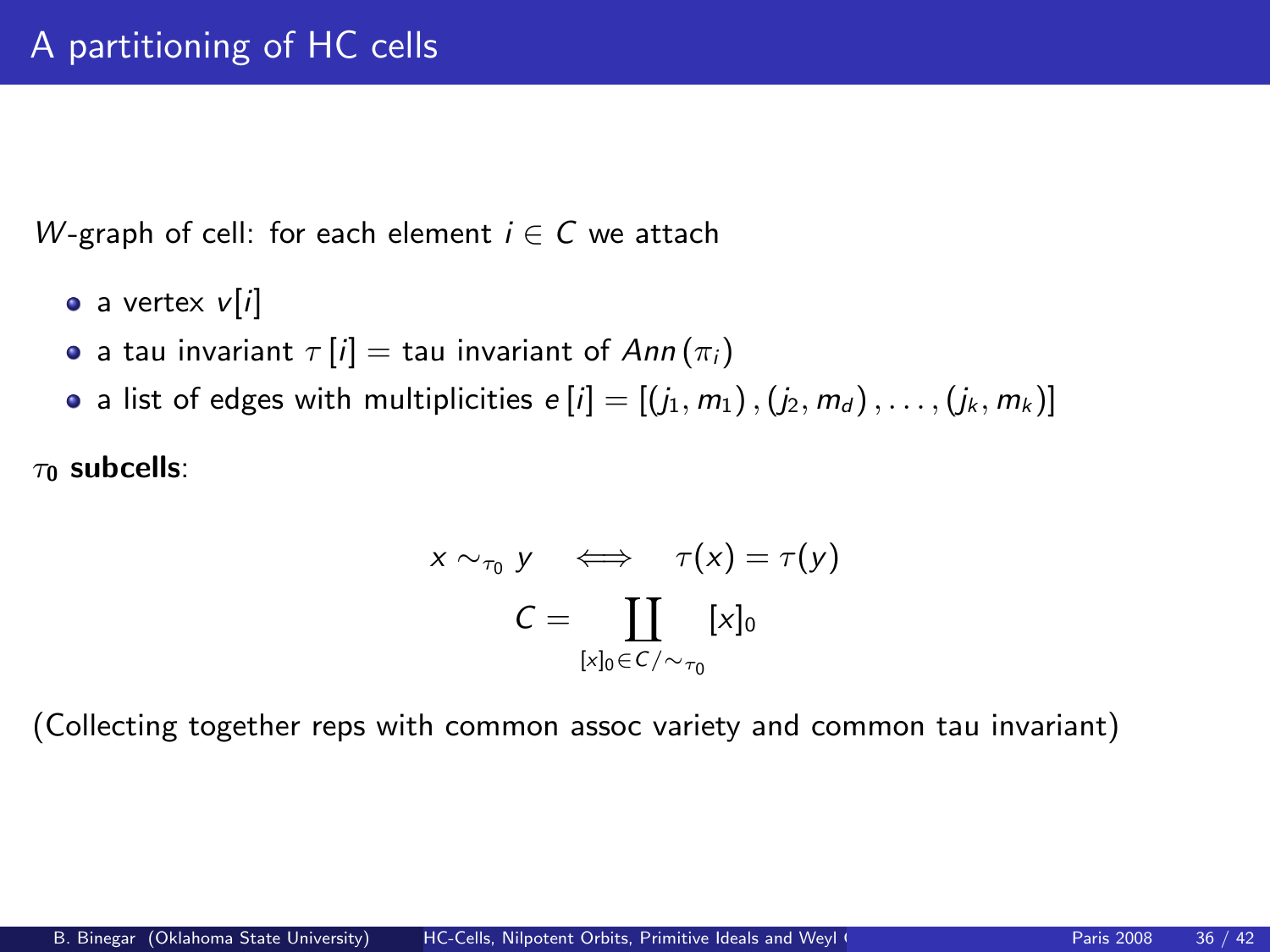# A partitioning of cells, cont'd

 $\tau_1$  subcells: Set  $\tau_1(x) = {\tau(y) | x \rightarrow y}$  is an edge}  $x \sim_{\tau_1} y \iff \tau(x) = \tau(y)$  and  $\tau_1(x) = \tau_1(y)$  $C = \prod [x]_1$  $[x]_1 \in \mathcal{C}/\sim_{\tau_1}$  $\tau_2$  subcells: Set  $\tau_2(x) = {\tau_1(y) | x \rightarrow y}$  is an edge}  $x \sim_{\tau_2} y \iff \tau_0(x) = \tau_0(y), \tau_1(x) = \tau_1(y), \tau_2(x) = \tau_2(y)$  $C = \prod [x]_2$  $[x]_2 \in C / \sim_{\tau_2}$ 

. . . etc.

$$
x \sim_{\tau_i} y \iff \tau_0(x) = \tau_0(y), \dots, \tau_i(x) = \tau_i(y) \text{ and}
$$

$$
C = \coprod_{[x]_i \in C/\sim_{\tau_i}} [x]_i
$$

 $\tau_{\infty}$  subcells: final stable partitioning :  $C = \quad \prod$ [x]∞∈C/∼∞  $[x]_{\tau_{\infty}}$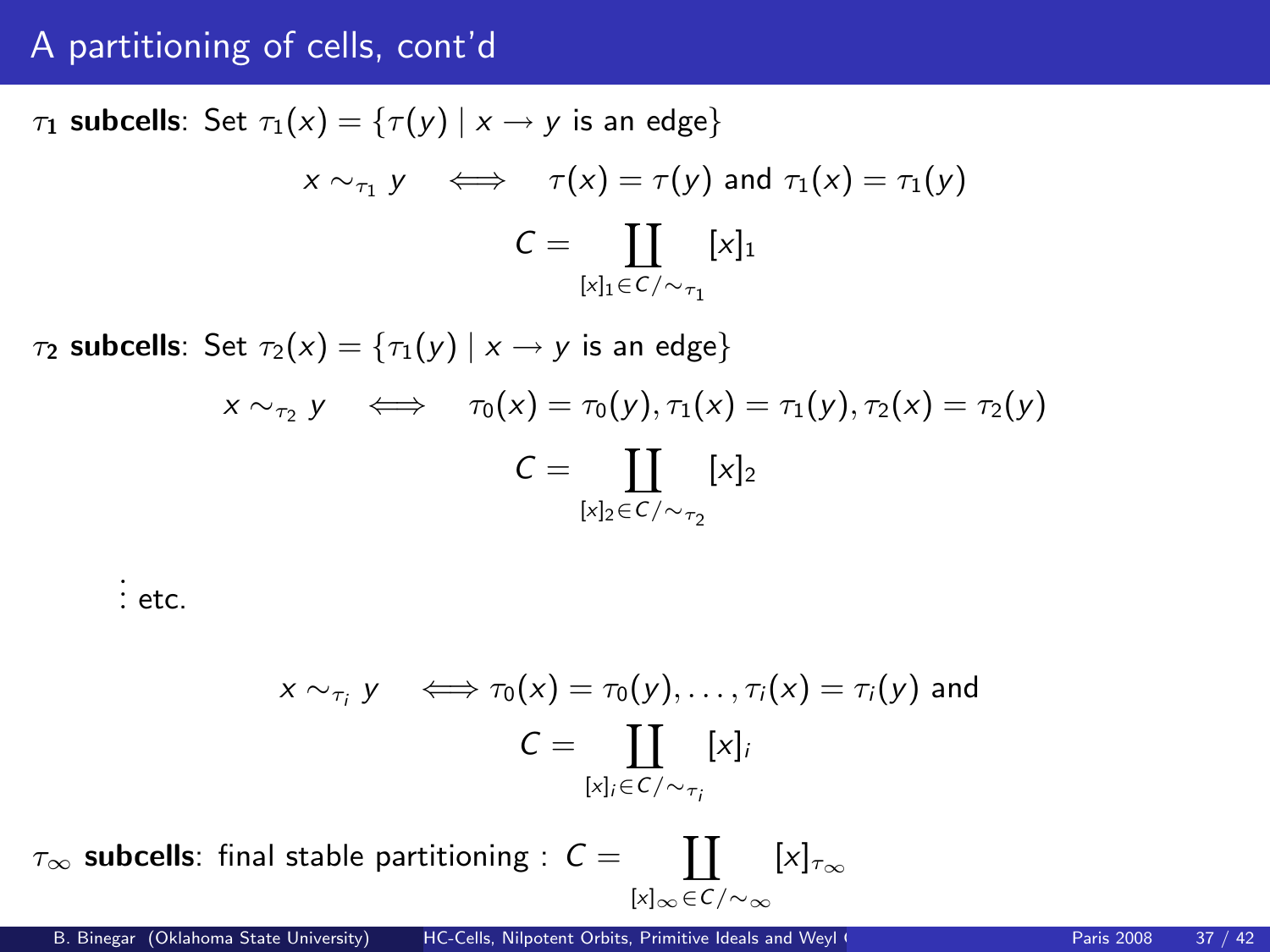#### Lemma

The  $\tau_{\infty}$  partitioning of a cell of HC-modules is compatible with the partitioning of the cell into subcells consisting of representations with the same primitive ideal:

 $Ann(x) = Ann(y) \implies x$  and y live in same  $\tau_{\infty}$ -subcell.

(follows from well-definedness of Translation Functor for primitive ideals)

#### Theorem

Let C be any cell in any real form of any exceptional group G. Then the  $\tau_{\infty}$  partitioning of C coincides precisely with the partitioning of the cell into sets of irr HC modules sharing the same primitive ideal:

$$
x \sim_{\infty} y \iff Ann(x) = Ann(y)
$$

proof:

 $\#P_{\infty}$ -subcells = dim special W-rep attached to cell = max#primitive ideals in cell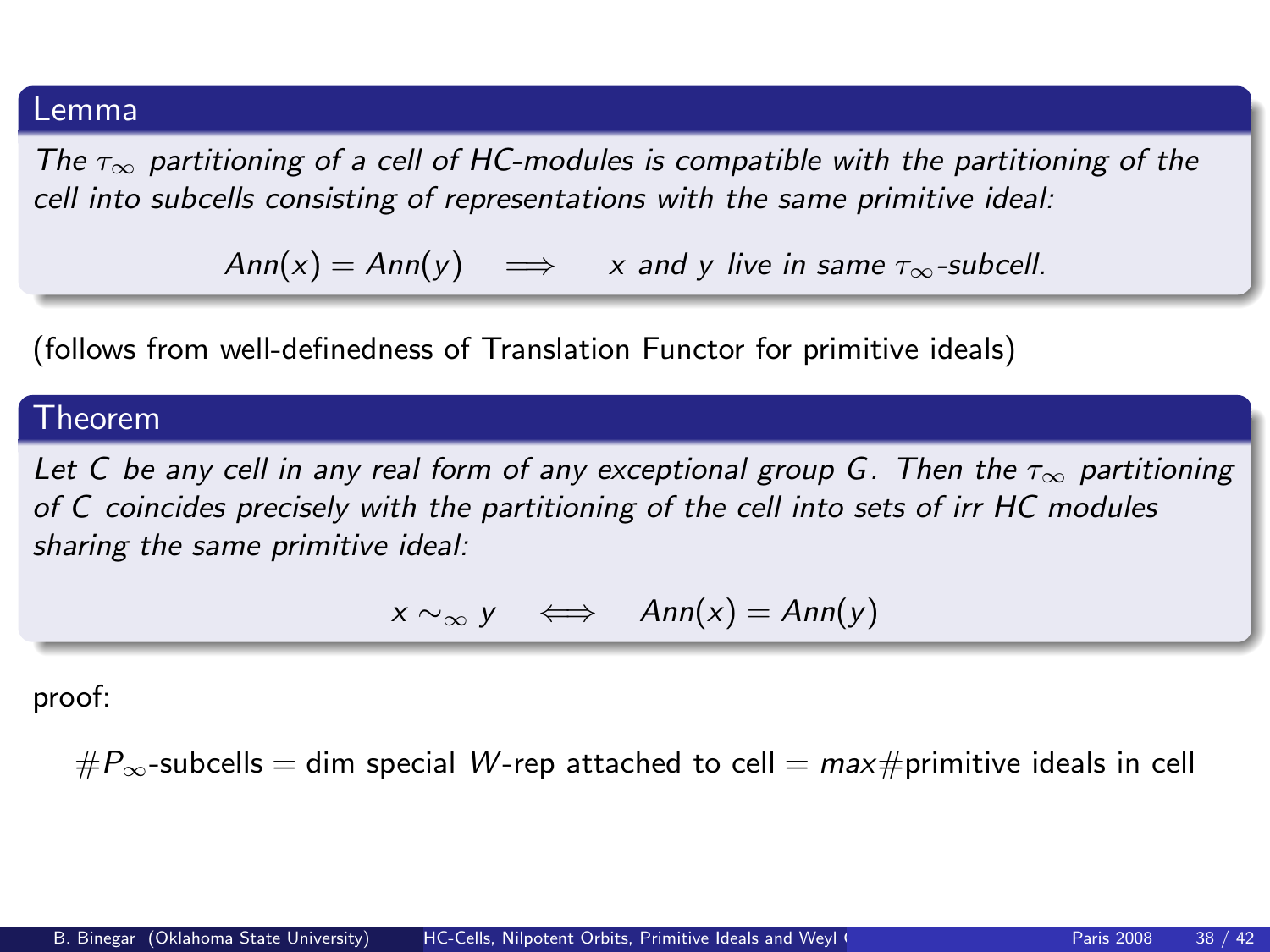picture

#### Cell W-graph

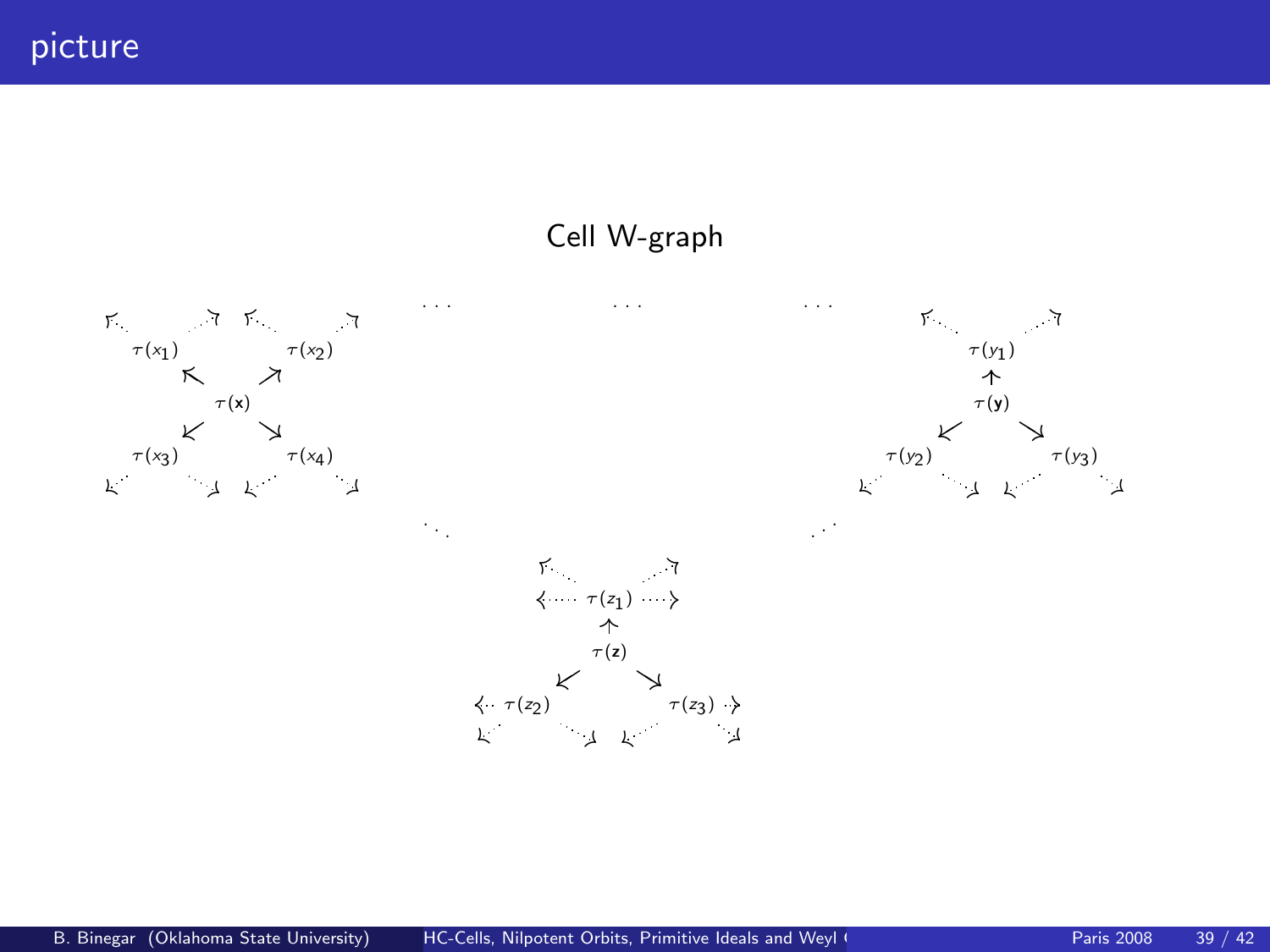# Thank you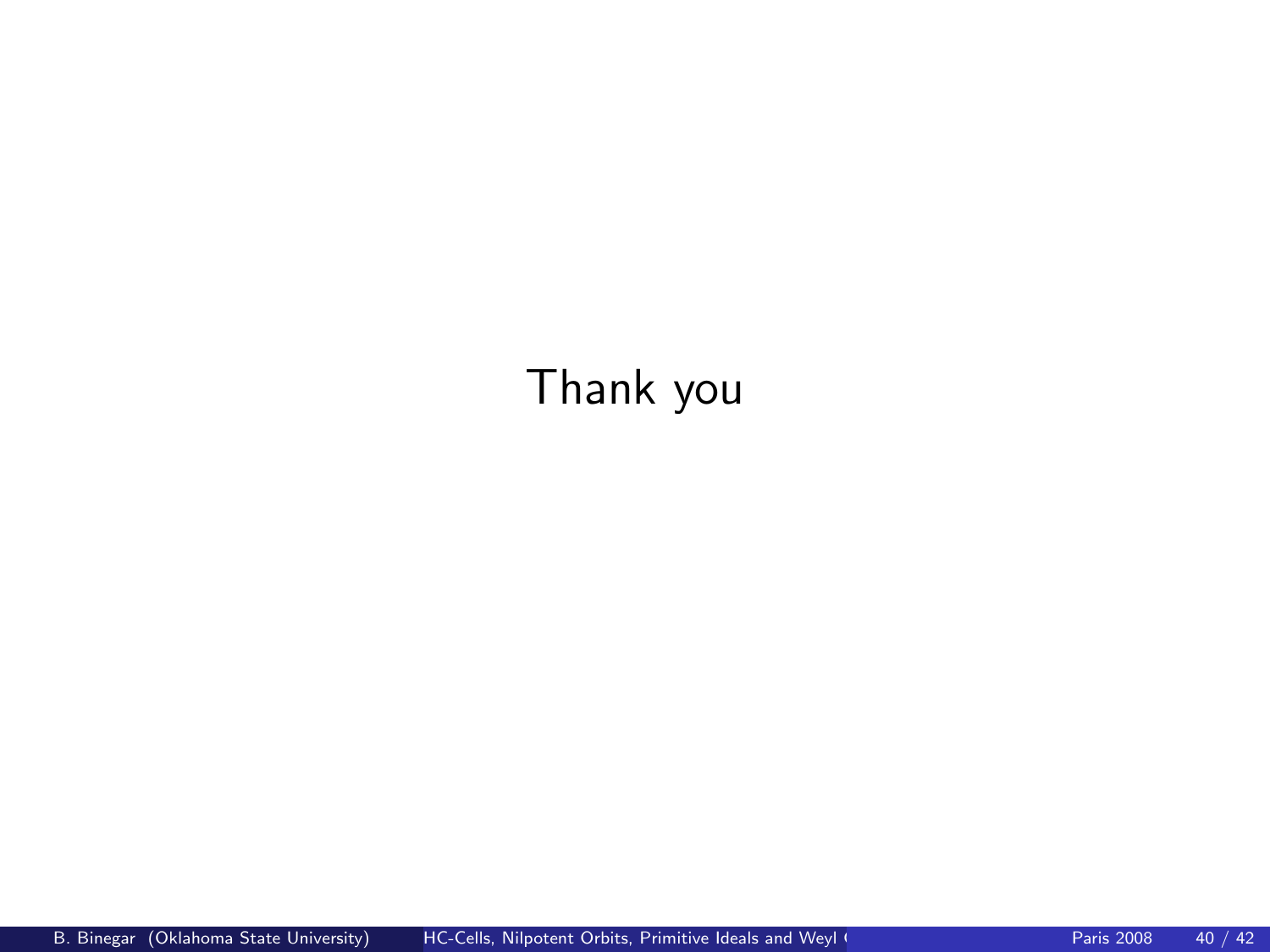Thanks also to

| The Atlas for Lie Groups Team |                    |
|-------------------------------|--------------------|
| Jeffrey Adams                 | Alessandra Pantano |
| Dan Barbasch                  | Annegret Paul      |
| B-                            | Patrick Polo       |
| Bill Casselman                | Siddhartha Sahi    |
| Dan Ciubotaru                 | Susana Salamanca   |
| Fokko du Cloux                | John Stembridge    |
| <b>Scott Crofts</b>           | Peter Trapa        |
| Tatiana Howard                | Marc van Leeuwen   |
| Steve Jackson                 | David Vogan        |
| Monty McGovern                | Wai Ling Yee       |
| Alfred Noel                   | Gregg Zuckerman    |

and the National Science Foundation for support via the Atlas for Lie Groups and Representations FRG (DMS 0554278).